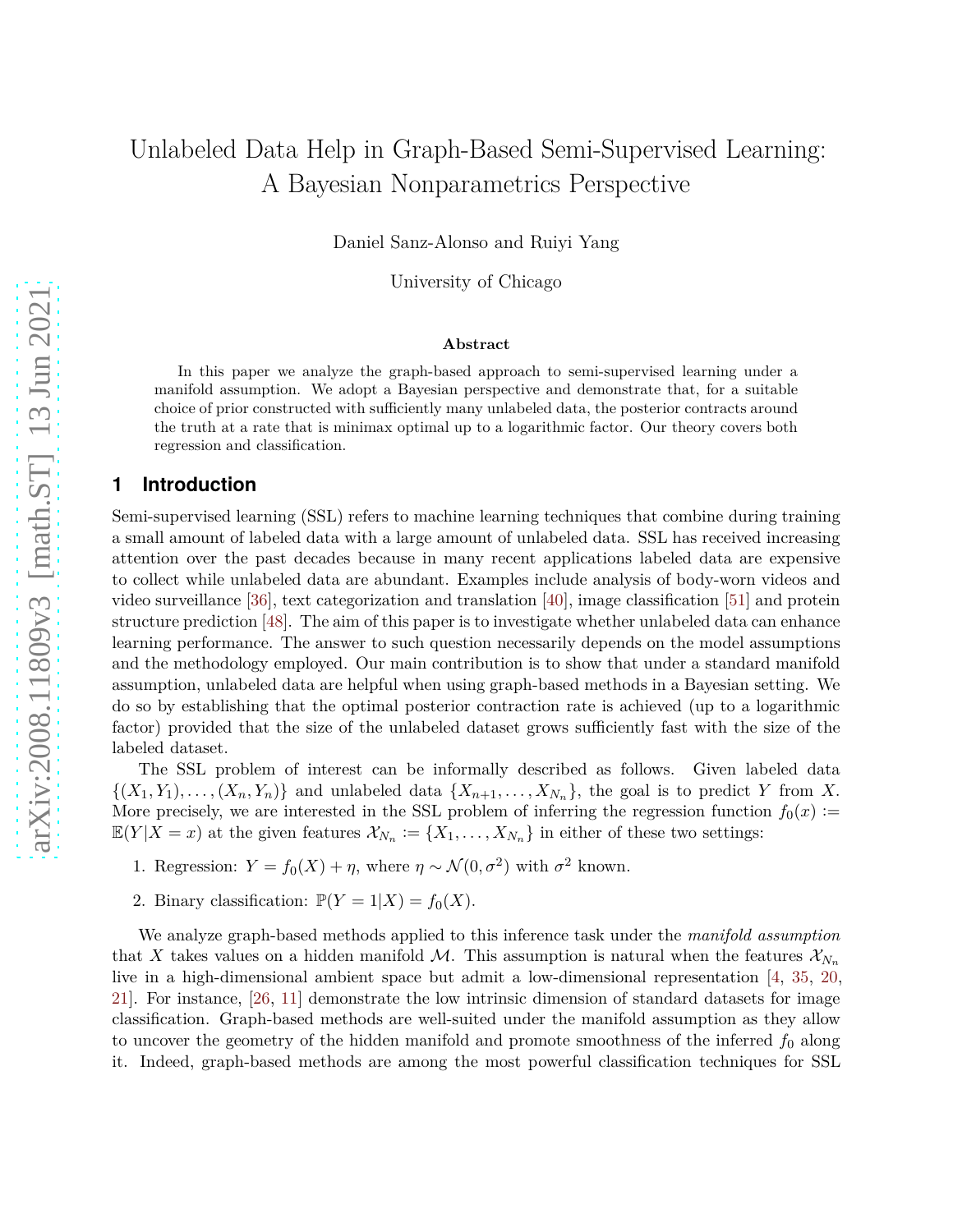problems where similar features are expected to belong to the same class [\[2](#page-22-1), [1](#page-22-2), [51](#page-26-0)]. The central idea behind traditional graph-based methods is to infer *f*<sup>0</sup> by minimizing an objective function comprising at least two terms: (i) a regularization term constructed with a graph-Laplacian of the features  $\mathcal{X}_{N_n}$ , which leverages the ability of unsupervised graph-based techniques to extract geometric information from  $\mathcal{M}$ ; and (ii) a data-fidelity term that incorporates the labeled data. We adopt an analogous Bayesian perspective where: (i) the prior distribution  $\Pi_n(\cdot | \mathcal{X}_{N_n})$  will be defined using a graph-Laplacian of the features  $\mathcal{X}_{N_n}$  (hence the notation "given  $\mathcal{X}_{N_n}$ ") to extract geometric information from  $\mathcal{M}$ ; and (ii) the likelihood function promotes matching the labeled data. Assuming the data are independent so that the likelihood factorizes, the posterior takes the form

$$
\Pi_n(B \mid \mathcal{X}_{N_n}, \mathcal{Y}_n) \propto \int_B \prod_{i=1}^n L_{Y_i \mid X_i}(f) d\Pi_n(f \mid \mathcal{X}_{N_n}), \qquad B \in \mathcal{B}, \tag{1.1}
$$

where  $\mathcal{Y}_n := \{Y_1, \ldots, Y_n\}$  and  $\mathcal B$  is the Borel  $\sigma$ -algebra on  $\mathbb R^{N_n}$  (here we are identifying functions over  $\mathcal{X}_{N_n}$  with  $\mathbb{R}^{N_n}$ ). The conditional likelihood of  $Y_i|X_i$  is given by

<span id="page-1-0"></span>
$$
L_{Y_i|X_i}(f) = \frac{1}{\sqrt{2\pi\sigma^2}} \exp\left(-\frac{|Y_i - f(X_i)|^2}{2\sigma^2}\right)
$$
(1.2)

in the regression setting and

<span id="page-1-2"></span><span id="page-1-1"></span>
$$
L_{Y_i|X_i}(f) = f(X_i)^{Y_i} [1 - f(X_i)]^{1 - Y_i}
$$
\n(1.3)

in the classification setting.

We shall analyze our Bayesian approach in a frequentist perspective by assuming the data is generated from a fixed truth  $f_0$  and studying the contraction rate of the posterior around  $f_0$ , defined as the sequence of real numbers  $\varepsilon_n$  such that

$$
\mathbb{E}_X \mathbb{E}_{f_0} \Pi_n(f : d_n(f, f_0) \geq M_n \varepsilon_n \, | \, \mathcal{X}_{N_n}, \mathcal{Y}_n) \xrightarrow{n \to \infty} 0,
$$

for any sequence  $M_n \to \infty$  and some suitable semi-metric  $d_n$ . Here the double expectation  $\mathbb{E}_X \mathbb{E}_{f_0}$ is taken first with respect to the conditional data distribution of  $\mathcal{Y}_n|X_1,\ldots,X_n$  specified by  $f_0$ and then with respect to the marginal of  $\mathcal{X}_{N_n}$ . The idea of posterior contraction rate was formally introduced in [\[23](#page-24-2), [39](#page-25-3)] and has since then become a popular criterion for analyzing Bayesian methods. In particular, contraction of the posterior with rate  $\varepsilon_n$  gives a point estimator defined as

$$
\widehat{f}_n = \arg \max_{g} \left[ \Pi_n(f : d_n(f, g) \leq M_n \varepsilon_n \, | \, \mathcal{X}_{N_n}, \mathcal{Y}_n) \right]
$$

that converges to  $f_0$  with the same rate  $\varepsilon_n$ , which together with the minimax theory for statistical estimation quantifies the performance of our Bayesian SSL procedure.

Our main result, Theorem [2.1,](#page-6-0) shows that the posterior  $(1.1)$  contracts around  $f_0$  at the minimax optimal rate (up to logarithmic factors), provided that the prior distribution  $\Pi_n(\cdot | \mathcal{X}_{N_n})$  is carefully designed and that  $N_n$  grows at a certain polynomial rate with *n*. More broadly, our theory suggests that graph-based methods require abundant unlabeled data in order to effectively extract geometric information to regularize SSL problems.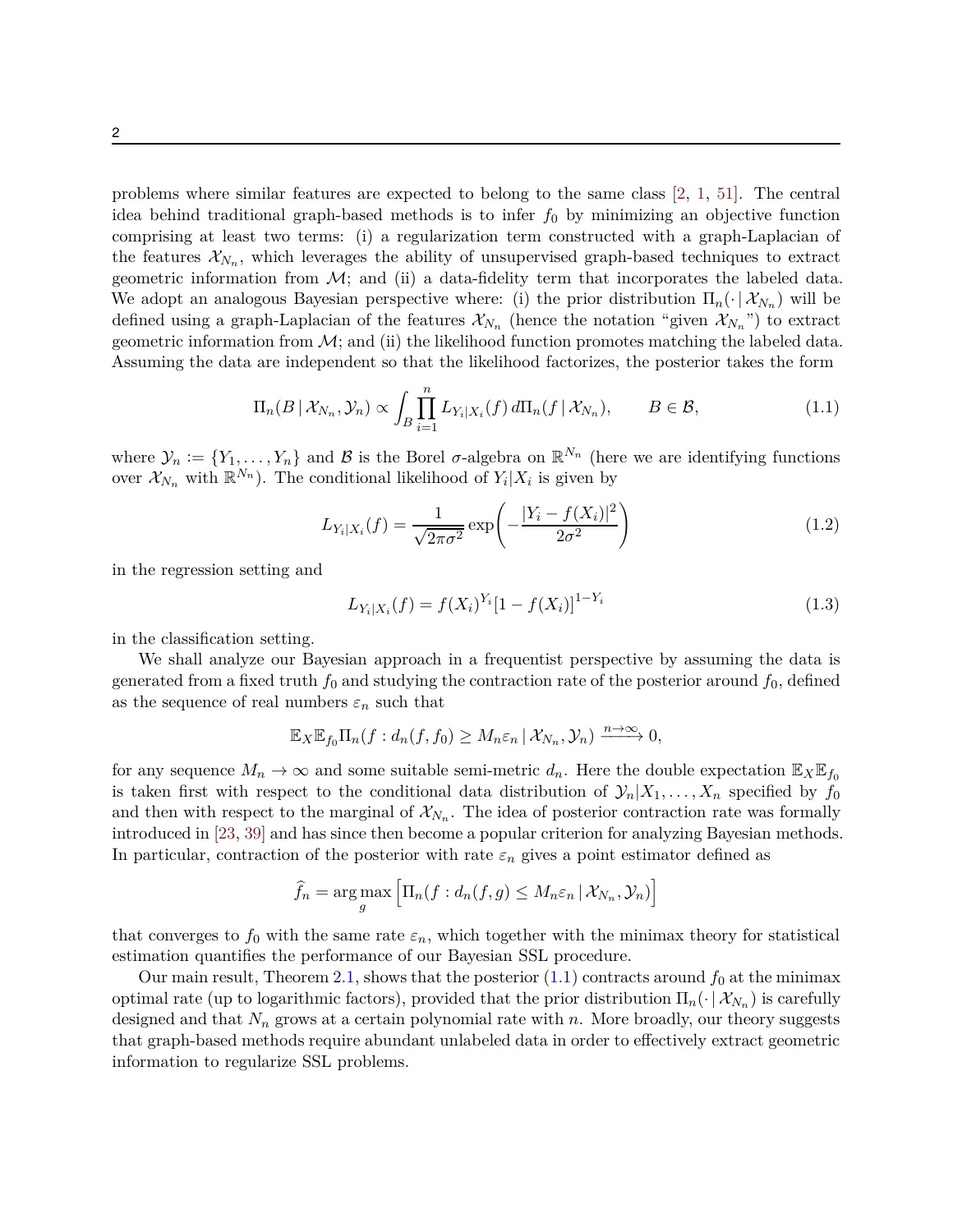#### **1.1 Related Work**

The question of whether unlabeled data enhance SSL performance has been widely studied. Positive and negative conclusions have been reached depending on the assumptions made on the relationship between the target function and the marginal data distribution, and also on the methodology employed [\[13,](#page-23-2) [4](#page-22-0), [32](#page-24-3), [47](#page-25-4), [35,](#page-25-2) [41\]](#page-25-5). Two standard model assumptions are the *clustering assumption* [\[38\]](#page-25-6), which states that the target function is smooth over high density regions, and the *manifold assumption* that we have introduced. The latter has been extensively used in the statistical learning literature, and specifically in SSL, e.g. [\[4](#page-22-0), [47](#page-25-4), [9](#page-23-3), [50,](#page-26-2) [20](#page-23-0), [21\]](#page-24-0).

Several methodologies for SSL have been developed based on generative modeling, support vector machines, semi-definite programming, graph-based methods, etc. (see the overview in [\[51](#page-26-0), [10\]](#page-23-4)). Our focus is on graph-based approaches that combine label information with geometric information extracted from the unlabeled data employing graphical unsupervised techniques [\[46](#page-25-7)]. This heuristic has motivated the use of graph-based regularizations in a wide number of applications, but a rigorous analysis of the mechanisms by which unlabeled data enhance the performance of graph-based SSL methods is only starting to emerge. The recent papers [\[3](#page-22-3), [27](#page-24-4)] studied posterior *consistency* (the asymptotics of the posterior probability  $\Pi_n(f : d_n(f, f_0) \geq \varepsilon \mid \text{data})$  for a fixed small number  $\varepsilon$ ) for a fixed sample size in the small noise limit, whereas we consider the large *n* limit and further establish posterior contraction rates. Rates of convergence for optimization rather than Bayesian formulations of graph-based SSL have been recently established in [\[7\]](#page-23-5). In a Bayesian framework, [\[18,](#page-23-6) [21](#page-24-0)] show the continuum limit of posterior distributions as the size of the unlabeled dataset grows, without increasing the size of the labeled dataset. These papers did not investigate whether the posteriors contract around the truth, and they did not demonstrate the value of unlabeled data in boosting learning performance. The work [\[28\]](#page-24-5) studies fully-supervised function estimation on large graphs assuming that the truth changes with the size of the graph. In contrast, we investigate posterior contraction in a SSL setting with a *fixed* truth  $f_0$  defined on the underlying manifold  $M$ .

Our analysis uses tools from Bayesian nonparametrics and spectral analysis of graph-Laplacians. We will provide the necessary background on posterior contraction in Section [3,](#page-7-0) and we refer to [\[22\]](#page-24-6)[Chapters 6, 8 and 11] for a comprehensive introduction to this subject. While numerous results on spectral convergence of graph-Laplacians can be found in the literature, our analysis of posterior contraction requires bounds in  $L^{\infty}$ -metric with rates, recently developed in [\[15](#page-23-7), [6](#page-22-4)].

#### <span id="page-2-0"></span>**1.2 Main Contributions and Scope**

Our main result, Theorem [2.1,](#page-6-0) is to our knowledge the first to establish posterior contraction rates for graph-based SSL. In doing so, we provide novel understanding on the relative value of labeled and unlabeled data, and we set forth a rigorous quantitative framework in which to analyze this question. We point out, however, two caveats. First, our theory is non-adaptive in the sense that the Bayesian methodology we analyze only achieves optimal contraction rates when a priori information on the smoothness of the truth is available. Our analysis is motivated by existing graph-based techniques, and the development and analysis of adaptive graph-based methods for SSL is an important research direction stemming from our work, but beyond the scope of this paper. Second, our results build on existing spectral convergence rates of graph-Laplacians that may be suboptimal; as a consequence, the required sample size of the unlabeled data that we establish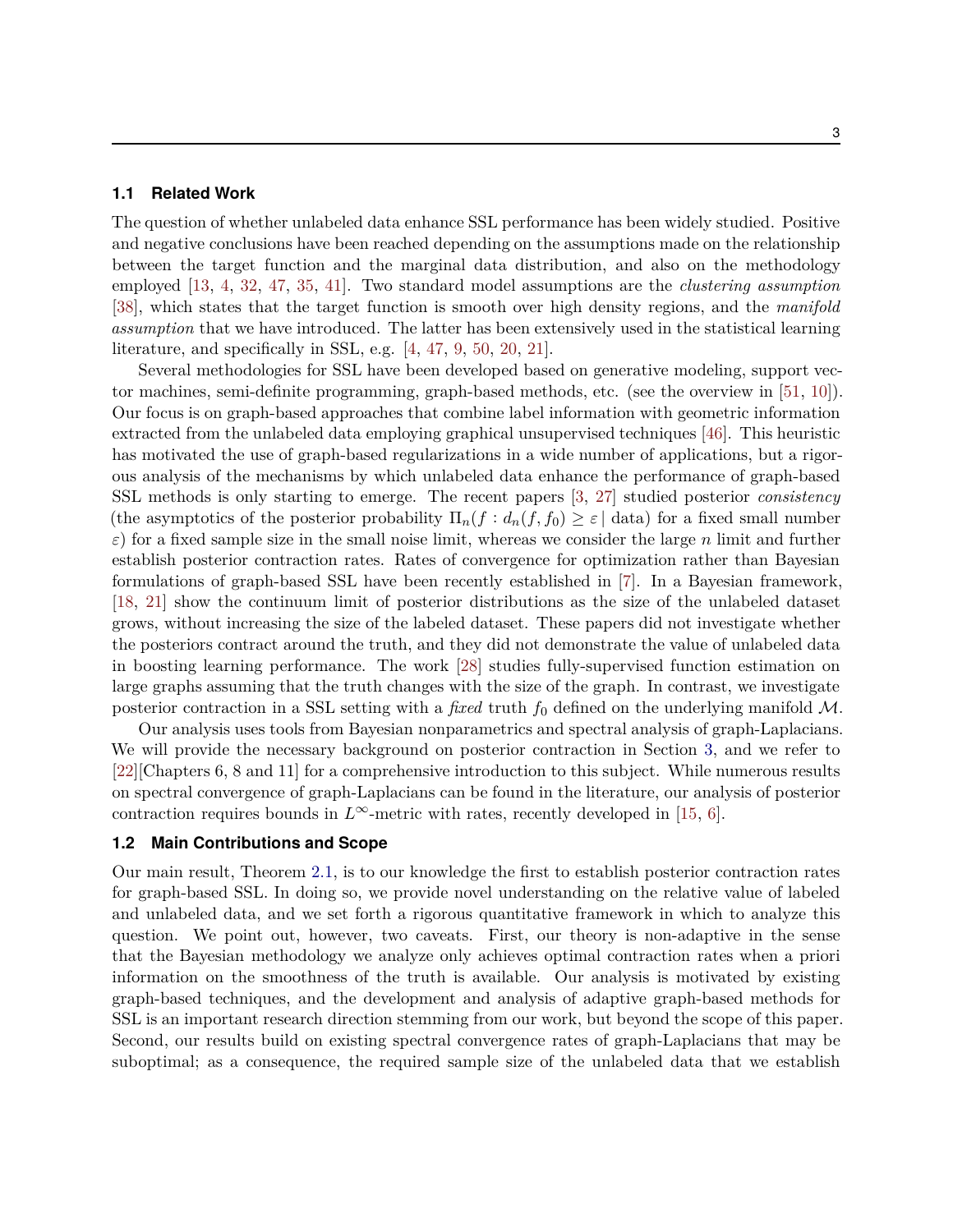may not be sharp. Due to the plug-in nature of our analysis, improved spectral convergence rates will automatically translate into a sharper bound on the sample complexity. Despite these caveats, our theory provides evidence that letting the unlabeled dataset grow polynomially with the labeled dataset, as suggested by Theorem [2.1,](#page-6-0) is a fundamental requirement for standard graph-based methods to achieve optimal contraction.

A central part of our proof is devoted to analyzing the convergence of a discretely indexed Gauss-Markov random field in an unstructured data cloud to a Matérn-type Gaussian field on M. This is formalized in Theorem [4.6,](#page-15-0) a result that we believe to be of independent interest. Finally, our work contributes to the Bayesian nonparametrics literature on manifolds [\[9\]](#page-23-3).

**Outline** The rest of this paper is organized as follows. Section [2](#page-3-0) introduces the construction of the graph-based prior and states our main result. Section [3](#page-7-0) provides the necessary background on posterior contraction and outlines our analysis. Section [4](#page-9-0) proves our main result, and we close in Section [5.](#page-22-5)

**Notation** We denote by  $\mathcal{L}(Z)$  the law of the random variable Z. For  $a, b$  two real numbers, we denote  $a \wedge b = \min\{a, b\}$  and  $a \vee b = \max\{a, b\}$ . The symbol  $\leq$  will denote less than or equal to up to a universal constant. For two real sequences  $\{a_n\}$  and  $\{b_n\}$ , we denote (i)  $a_n \ll b_n$  if  $\lim_{n} (b_n/a_n) = 0$ ; (ii)  $a_n = O(b_n)$  if  $\limsup_{n} (b_n/a_n) \leq C$  for some positive constant *C*; and (iii)  $a_n \approx b_n$  if  $c_1 \leq \liminf_n (a_n/b_n) \leq \limsup_n (a_n/b_n) \leq c_2$  for some positive constants  $c_1, c_2$ . Finally we let  $\gamma$  denote the Lebesgue measure on R.

# <span id="page-3-0"></span>**2 Prior Construction and Main Result**

In this section we introduce the graph-based prior  $\Pi_n(\cdot | \mathcal{X}_{N_n})$  and we state the main result of this paper. Before doing so, we formalize our setting. We assume to be given labeled data  $(X_1,Y_1),\ldots,(X_n,Y_n) \stackrel{i.i.d.}{\sim} \mathcal{L}(X,Y)$  and unlabeled data  $X_{n+1},\ldots,X_{N_n} \stackrel{i.i.d.}{\sim} \mathcal{L}(X)$ , where  $\{X_i\}_{i=n+1}^{N_n}$ are independent from  $\{X_i\}_{i=1}^n$ . Recall that the goal is to estimate the regression function

$$
f_0(x) = \mathbb{E}(Y|X = x)
$$

at the given features  $\mathcal{X}_{N_n} = \{X_1, \ldots, X_{N_n}\}.$  We suppose that  $\mu := \mathcal{L}(X)$  is supported on an *m*dimensional smooth, connected, compact manifold  $M$  without boundary embedded in  $\mathbb{R}^d$ , with the absolute value of the sectional curvature bounded and with Riemannian metric inherited from the embedding. For technical reasons, we further assume that  $m \geq 2$  and that M is a homogeneous manifold (the group of isometries acts transitively on  $M$ , e.g. spheres and tori) normalized so that its volume is 1. We assume for simplicity that  $\mu$  is the uniform distribution on  $\mathcal{M}$ . As discussed in Section [5,](#page-22-5) our results can be generalized to nonuniform marginal density.

#### <span id="page-3-2"></span>**2.1 Graph-based Prior**

We now describe the construction of the graph-based prior  $\Pi_n(\cdot | \mathcal{X}_{N_n})$  on  $f_0$  restricted to the given features  $\mathcal{X}_{N_n}$ . The priors we consider have the general form

<span id="page-3-1"></span>
$$
\Pi_n(\cdot \,|\, \mathcal{X}_{N_n}) = \mathcal{L}(\Phi(W_n) \,|\, \mathcal{X}_{N_n}),\tag{2.1}
$$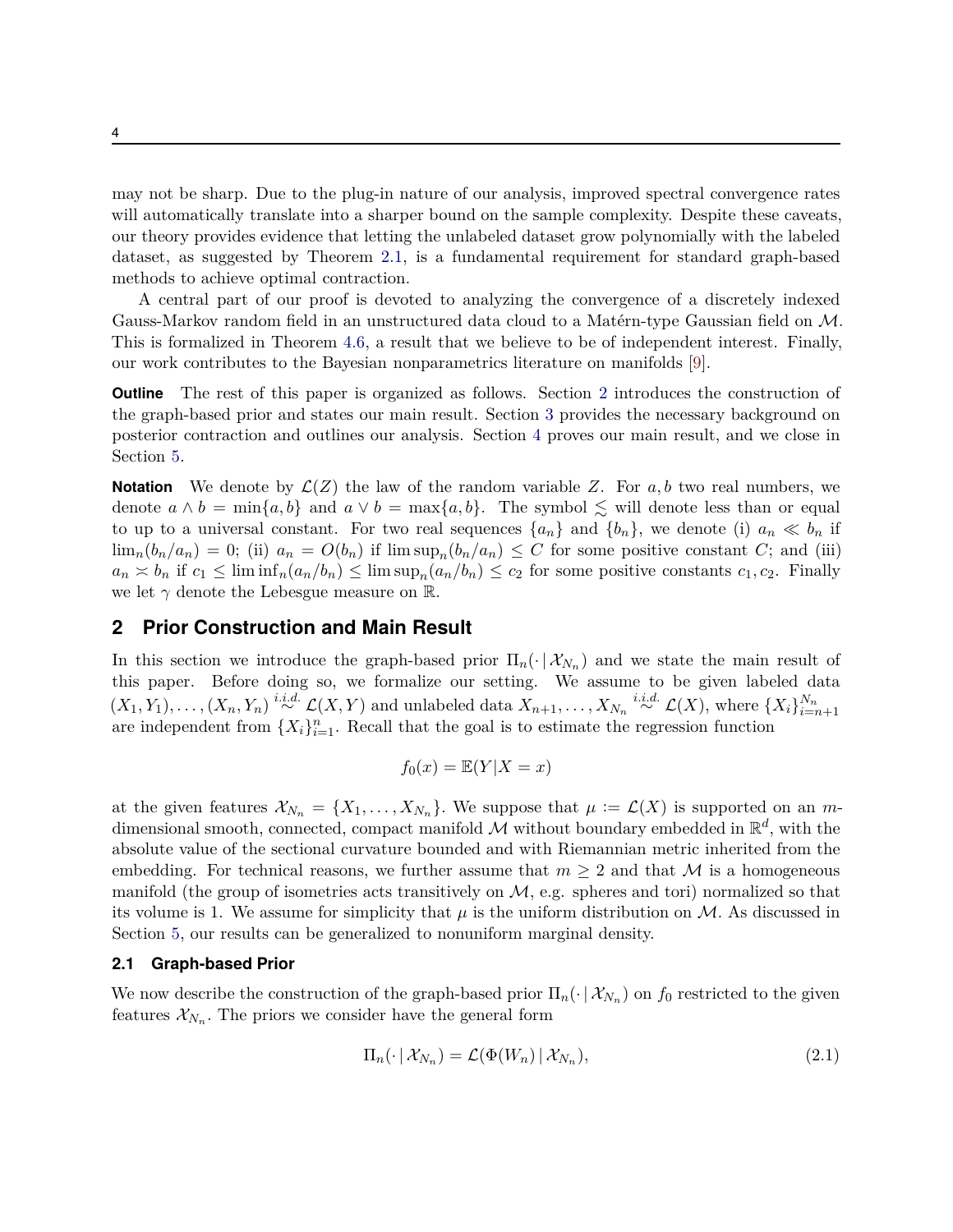where  $W_n$  is a Gauss-Markov random field in  $\mathbb{R}^{N_n}$  whose covariance will be defined in terms of a graph-Laplacian [\[46](#page-25-7)] of  $\mathcal{X}_{N_n}$ . For the regression problem,  $\Phi$  is taken to be the identity. For the classification problem, where  $f_0$  takes values in  $(0,1)$ ,  $\Phi : \mathbb{R} \to (0,1)$  is a link function, which we assume throughout to be invertible and twice differentiable with  $\Phi'/(\Phi(1-\Phi))$  uniformly bounded and  $\int (\Phi'')^2/\Phi' d\gamma < \infty$ . The logistic function, for instance, satisfies all these standard requirements.

In the remainder of this subsection we introduce and motivate our construction of the Gauss-Markov random field  $W_n$ . The starting point is to define a similarity matrix  $H \in \mathbb{R}^{N_n \times N_n}$  whose entries  $H_{ij} \geq 0$  represent the closeness between features  $X_i$  and  $X_j$ . For reasons discussed in Subsection [2.1.1](#page-5-0) below, we set

<span id="page-4-2"></span>
$$
H_{ij} := \frac{2(m+2)}{N_n \nu_m \zeta_{N_n}^{m+2}} \mathbf{1}\{|X_i - X_j| < \zeta_{N_n}\},\tag{2.2}
$$

where  $|\cdot|$  is the Euclidean distance in  $\mathbb{R}^d$ ,  $\nu_m$  is the volume of the *m*−dimensional unit ball, and  $\zeta_{N_n}$  is the *connectivity* of the graph, a user-specified parameter. Recall that a graph-Laplacian is a positive semi-definite matrix obtained by suitably transforming a similarity matrix. For concreteness, we work with the unnormalized graph-Laplacian matrix  $\Delta_{N_n} := D - H$ , where *D* is the diagonal matrix with entries  $D_{ii} = \sum_{j=1}^{N_n} H_{ij}$ . For a vector  $v \in \mathbb{R}^{N_n}$ , naturally identified with a function on the data cloud  $\mathcal{X}_{N_n}$ , we have

<span id="page-4-1"></span><span id="page-4-0"></span>
$$
v^T \Delta_{N_n} v = \frac{1}{2} \sum_{i=1}^{N_n} H_{ij} |v(X_i) - v(X_j)|^2.
$$
 (2.3)

We see that indeed  $\Delta_{N_n}$  is positive semi-definite and that functions *v* that change slowly with respect to the similarity *H* have a small value of  $v^T \Delta_{N_n} v$ . This naturally suggests considering the Gaussian distribution  $\mathcal{N}(0, (I_{N_n} + \Delta_{N_n})^{-s})$  since the likelihood for the samples will then have a term similar to [\(2.3\)](#page-4-0). Based on this idea we shall define the Gauss-Markov random field *W<sup>n</sup>* as the principal components of it. Precisely, let  $\{(\lambda_i^{(N_n)})\}$  $\{\psi_i^{(N_n)}, \psi_i^{(N_n)}\}$ <sup>*N<sub>n</sub>*</sup></sub> be the ordered eigenpairs of  $\Delta_{N_n}$  and define

$$
W_n = \sum_{i=1}^{k_{N_n}} \left[ 1 + \lambda_i^{(N_n)} \right]^{-\frac{s}{2}} \xi_i \psi_i^{(N_n)}, \qquad \xi_i \stackrel{i.i.d.}{\sim} \mathcal{N}(0, 1), \tag{2.4}
$$

where  $k_{N_n} \ll N_n$  is to be determined. Notice that  $W_n$  as in [\(2.4\)](#page-4-1) is a truncation of the Karhunen-Loève expansion of samples from  $\mathcal{N}(0, (I_{N_n} + \Delta_{N_n})^{-s})$  and therefore the terminology "principal" components".

The law of  $W_n$  depends on three parameters: the graph *connectivity*  $\zeta_{N_n}$  used to define the similarity matrix *H,* the *smoothness* parameter *s,* and the principal components *truncation* parameter  $k_{N_n}$ . The connectivity  $\zeta_{N_n}$  determines the sparsity of the precision matrix of  $W_n$ , and it should be taken to decrease with  $N_n$  to better resolve the geometry of M as more unlabeled data are available. The smoothness *s* controls the level of regularization. Larger *s* leads to faster decay of the coeffi-cients in [\(2.4\)](#page-4-1) and smoother samples. The truncation parameter  $k_{N_n} \ll N_n$  allows us to keep only the components of the graph-Laplacian that contain useful geometric information on M*.* Suitable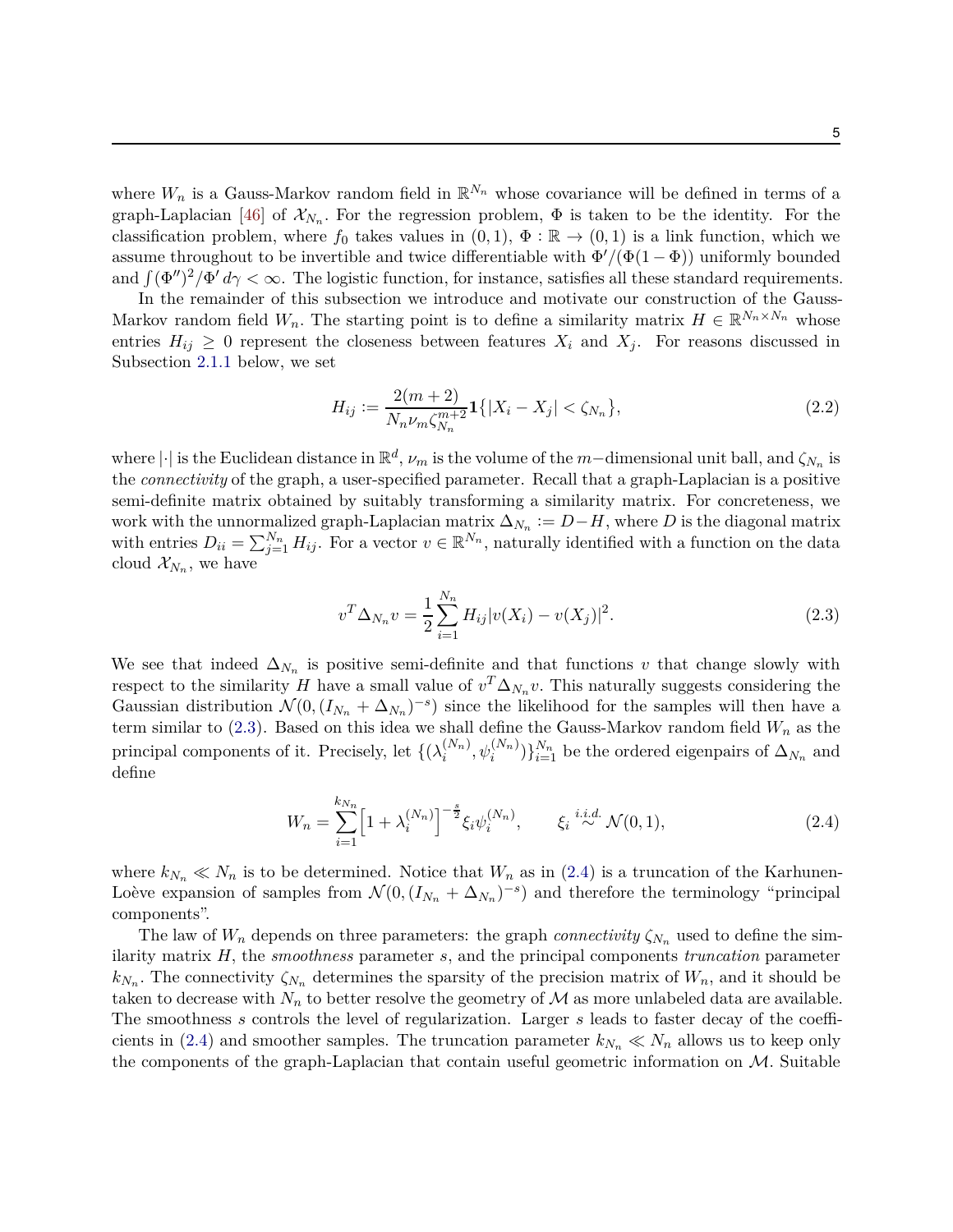choices and scalings of these three parameters, as well as further insights on their interpretation, will be given as we develop our theory. Importantly, the construction does not require knowledge of the underlying manifold  $M$ , but only of its dimension. These data-driven Gauss-Markov fields have been used within various intrinsic approaches to Bayesian learning, see e.g. [\[18](#page-23-6), [20,](#page-23-0) [21](#page-24-0), [25\]](#page-24-7).

#### <span id="page-5-0"></span>**2.1.1 Interpretation as a Discretely Indexed Matérn Field**

The Gauss-Markov field *W<sup>n</sup>* can be interpreted as a discretely indexed Matérn Gaussian field [\[37](#page-25-8)]. Consider the Gaussian measure  $\mathcal{N}(0, (I-\Delta)^{-s})$ , where  $-\Delta$  denotes the Laplace-Beltrami operator on M and the fractional order operator is defined spectrally. Then, draws from  $\mathcal{N}(0, (I - \Delta)^{-s})$ admit a representation

<span id="page-5-2"></span>
$$
W^{\mathcal{M}} = \sum_{i=1}^{\infty} (1 + \lambda_i)^{-\frac{s}{2}} \xi_i \psi_i, \qquad \xi_i \stackrel{i.i.d.}{\sim} \mathcal{N}(0, 1), \tag{2.5}
$$

where  $(\lambda_i, \psi_i)$ 's are the ordered eigenpairs of the Laplace-Beltrami operator. Note the analogy with [\(2.4\)](#page-4-1). The field  $W^{\mathcal{M}}$  is a generalization of the Matérn model to compact manifolds [\[33](#page-24-8), [37](#page-25-8)]. An important step in our analysis of posterior contraction will be to show the convergence of *W<sup>n</sup>* towards  $W^{\mathcal{M}}$ , in a sense to be made precise in Subsection [4.3,](#page-14-0) provided that the connectivity, smoothness and truncation parameters of  $W_n$  are suitably chosen. The similarity matrix defined in [\(2.2\)](#page-4-2) enables this convergence result, but other choices (e.g. *K*-nearest neighbors) are possible. Key to showing convergence of  $W_n$  to  $W^{\mathcal{M}}$  is the spectral convergence of  $\Delta_{N_n}$  to  $-\Delta$ . The truncation parameter  $k_{N_n}$  is motivated by the fact that only the first eigenpairs of  $\Delta_{N_n}$  accurately approximate those of  $-\Delta$ ; see Proposition [4.9](#page-16-0) below for a precise statement.

#### **2.1.2 Reconciling Optimization and Bayesian Perspectives**

To further motivate the definition of  $W_n$ , we relate our prior construction to the optimization literature. To streamline the discussion, let us focus on the regression problem where the link function  $\Phi$  in [\(2.1\)](#page-3-1) is the identity map. Classical graph-based optimization recovers  $f_0$  at  $\mathcal{X}_{N_n}$ using  $f^T \Delta_{N_n} f$  as a regularizer and an appropriate data-fidelity term to match the labeled data, for instance,

<span id="page-5-1"></span>
$$
\hat{f}_0 := \underset{f \in \mathbb{R}^{N_n}}{\arg \min} \sum_{i=1}^n |Y_i - f(X_i)|^2 + \lambda f^T \Delta_{N_n} f, \tag{2.6}
$$

where  $\lambda$  controls the level of regularization. The solution to [\(2.6\)](#page-5-1) is conceptually equivalent to the *maximum a posteriori* estimator in the Bayesian approach when the prior is chosen to be  $\mathcal{N}(0, \Delta_{N_n}^{-1})$ , where  $\Delta_{N_n}^{-1}$  denotes the pseudo-inverse of  $\Delta_{N_n}$ . The paper [\[34](#page-25-9)] shows that [\(2.6\)](#page-5-1) is not well-posed when  $m \geq 2$ , in the sense that as the number of unlabeled data points increases the solution degenerates to a noninformative function. The authors suggest that this issue can be alleviated by defining the regularization term as  $\lambda f^T \Delta_{N_n}^s f$  with  $s > \frac{m}{2}$ , so that higher order "derivatives" of *f* are controlled. Similar behavior has been observed with *p*-Laplacian regularizations [\[17](#page-23-8)]. The parameter *s* in [\(2.4\)](#page-4-1) plays the exact same role, and we shall see that suitably scaling *s* with *m* is needed to warrant consistent learning in the limit of large unlabeled datasets.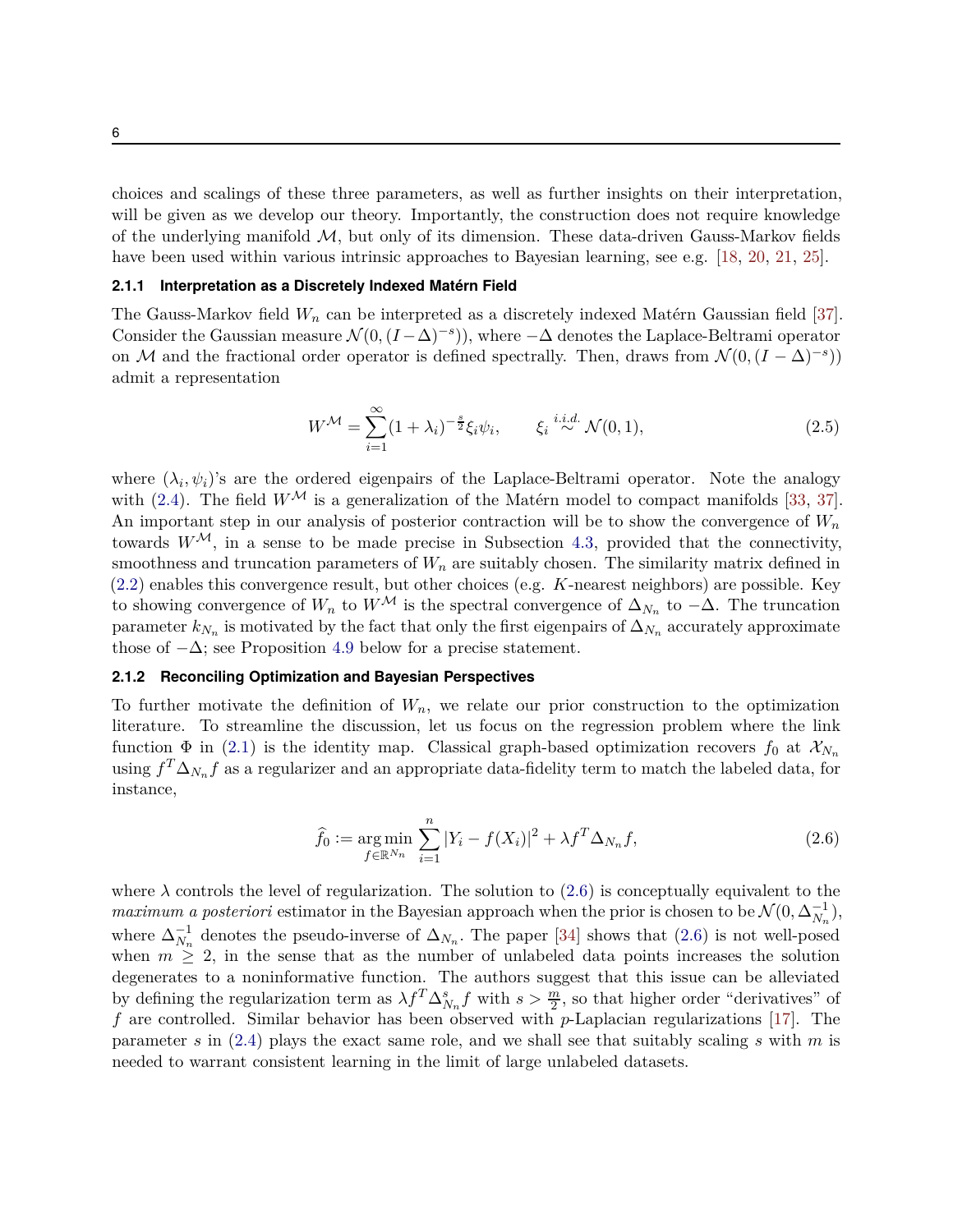#### **2.2 Main Result**

Now we are ready to state our main result. Let  $\delta > 0$  be arbitrary. Let  $p_m = \frac{3}{4}$  $rac{3}{4}$  if  $m = 2$  and  $p_m = \frac{1}{m}$  otherwise. Let  $\alpha_s = \frac{6m+6}{2s-3m+1}$  if  $s \leq \frac{9}{2}m + \frac{5}{2}$  $\frac{5}{2}$  and  $\alpha_s = 1$  otherwise.

<span id="page-6-0"></span>**Theorem 2.1.** *Suppose*  $\Phi^{-1}(f_0) \in B_{\infty,\infty}^{\beta}$ . Let  $\Pi_n$  be the prior defined by [\(2.1\)](#page-3-1) and [\(2.4\)](#page-4-1) with  $s >$  $\frac{3}{2}m - \frac{1}{2}$ *. Consider the following scaling for*  $\zeta_{N_n}, k_{N_n}$  and  $N_n$ *.* 

1. 
$$
m \le 4
$$
:  $\zeta_{N_n} \asymp N_n^{-\frac{1}{m+4+\delta}} (\log N_n)^{\frac{pm}{2}}, k_{N_n} \asymp N_n^{\frac{m}{(m+4+\delta)(2s-3m+1)\alpha_s}} (\log N_n)^{-\frac{mpm}{(4s-6m+2)\alpha_s}}$  with  

$$
N_n \asymp n^{(m+4+\delta)\alpha_s} (\log n)^{\frac{(m+4+\delta)p_m}{2}}.
$$
 (2.7)

$$
2. \ m \ge 5: \ \zeta_{N_n} \asymp N_n^{-\frac{1}{2m}} (\log N)^{\frac{p_m}{2}}, k_{N_n} \asymp N_n^{\frac{1}{(4s-6m+2)\alpha_s}} (\log N_n)^{-\frac{mp_m}{(4s-6m+2)\alpha_s}} \ with
$$

$$
N_n \asymp n^{2m\alpha_s} (\log n)^{mp_m}.
$$
 (2.8)

*Then, for*  $\varepsilon_n$  *a multiple of*  $n^-$ (*s*−*m* 2 )∧*β* <sup>2</sup>*<sup>s</sup>* (log *n*)  $(s-\frac{m}{2})\wedge\beta$  $\frac{4s-2m}{s}$  *and all*  $M_n \to \infty$ ,

<span id="page-6-3"></span><span id="page-6-2"></span><span id="page-6-1"></span>
$$
\mathbb{E}_X \mathbb{E}_{f_0} \Pi_n(f \in L^\infty(\mu_{N_n}) : \|f - f_0\|_n \ge M_n \varepsilon_n \,|\, \mathcal{X}_{N_n}, \mathcal{Y}_n) \xrightarrow{n \to \infty} 0,\tag{2.9}
$$

*where*  $\mu_{N_n}$  *is the empirical measure of*  $\mathcal{X}_{N_n}$  *and*  $||f - f_0||_n^2 := \frac{1}{n}$  $\frac{1}{n} \sum_{i=1}^{n} |f(X_i) - f_0(X_i)|^2$ . Here  $\mathbb{E}_{f_0}$ *denotes expectation with respect to the conditional distribution of*  $\mathcal{Y}_n | X_1, \ldots, X_n$  *determined by*  $f_0$ and  $\mathbb{E}_X$  denotes expectation with respect to the marginal distribution of  $\mathcal{X}_{N_n}$ .

Theorem [2.1](#page-6-0) presents the posterior contraction rates with respect to the priors constructed in Section [2.1](#page-3-2) under suitable choices of the parameters. Several remarks are in order.

The truth  $f_0$  is assumed to belong to a Besov-type space  $B_{\infty,\infty}^{\beta}$  on manifolds, defined in Sub-section [4.2](#page-11-0) in analogy to the usual Besov space  $B^{\beta}_{\infty,\infty}(\mathbb{R}^m)$  on Euclidean space. We recall that  $B^{\beta}_{\infty,\infty}(\mathbb{R}^m)$  coincides with the Hölder space  $\mathcal{C}^{\beta}(\mathbb{R}^m)$  (the space of functions with  $\lfloor \beta \rfloor$  continuous derivatives whose  $\lfloor \beta \rfloor$ -th derivative is  $\beta - \lfloor \beta \rfloor$ -Hölder continuous) when  $\beta \notin \mathbb{N}$  and contains  $\mathcal{C}^{\beta}(\mathbb{R}^m)$ when  $\beta \in \mathbb{N}$  (see e.g. [\[43](#page-25-10)][Theorem 1.3.4]). Therefore,  $B_{\infty,\infty}^{\beta}$  can be interpreted as an analog of the Hölder space with parameter *β* on manifolds, and in particular represents a space of *β*-regular functions.

The key implication of Theorem [2.1](#page-6-0) is that when  $s - \frac{m}{2} = \beta$ , we recover the rate  $n^{-\beta/(2\beta+m)}(\log n)^{1/4}$ , which is minimax optimal up to a logarithmic factor for *β*-regular functions. The assumption  $s > \frac{3}{2}m - \frac{1}{2}$  $\frac{1}{2}$  then requires  $\beta > m - \frac{1}{2}$  $\frac{1}{2}$ , so optimal contraction rates can only be attained if  $f_0$  is not too rough. Theorem [2.1](#page-6-0) can be extended to hold for all  $s > m$  if the eigenfunctions of the Laplace-Beltrami operator on  $\mathcal M$  are uniformly bounded, which holds for the family of flat manifolds [\[42](#page-25-11)] that include for instance the tori. As mentioned in Subsection [1.2,](#page-2-0) the above choice of *s* requires knowing the regularity of  $f_0$  and is not adaptive.

Another key ingredient of the result is the scaling for  $N_n$  as in  $(2.7)$  and  $(2.8)$ , which are both larger than a multiple of  $n^{2m}$  since  $\alpha_s \ge 1$  in all cases. In other words, the required sample size of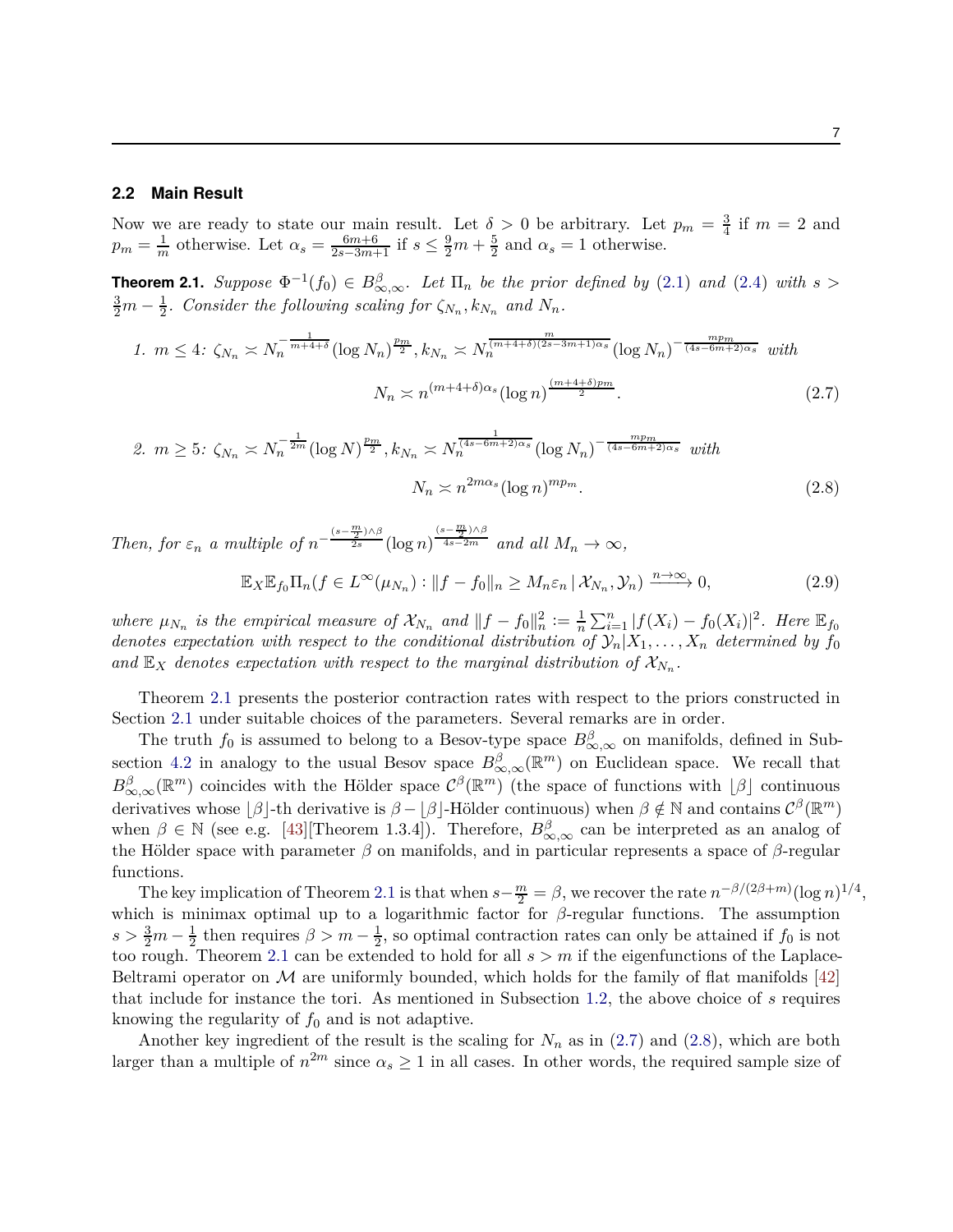the unlabeled data should grow polynomially with respect to the sample size of the labeled data in order to achieve the near optimal contraction rates described above, thereby justifying the claim that unlabeled data help.

We further remark that Theorem [2.1](#page-6-0) only gives an upper bound for the required sample size  $N_n$ , whose proof (see Section [4\)](#page-9-0) in fact has a plug-in nature. Suppose the sequence of Gaussian-Markov fields  $W_n$  in [\(2.4\)](#page-4-1) converges in some semimetric  $d_n$  towards  $W^{\mathcal{M}}$  in [\(2.5\)](#page-5-2) with rate  $\mathbb{E}_{\xi}d_n(W_n, W^{\mathcal{M}})$  =  $R(N_n)$  for some function *R*. The required sample size is then obtained by matching  $R(N_n)$  with  $n^{-1}$ . In particular, any improvement of the rate  $R(N_n)$  shown in Subsection [4.3](#page-14-0) will lead to a reduction of the required sample size. However, the spectral convergence rate in Proposition [4.9](#page-16-0) and hence  $R(N_n)$  should not be faster than the resolution of the point cloud, which is shown to scale like  $N_n^{-1/m}$  in Proposition [4.5.](#page-14-1) Therefore by matching  $N_n^{-1/m}$  with  $n^{-1}$  we expect a polynomial dependence of  $N_n$  on *n* to be necessary to achieve optimal contraction rate, further demonstrating the need of unlabeled data in our specific setting.

## <span id="page-7-0"></span>**3 Posterior Contraction: Background and Set-up**

In this section we present necessary background on posterior contraction rates. In Subsection [3.1](#page-7-1) we review the main results on posterior contraction that our theory builds on, and in Subsection [3.2](#page-8-0) we explain how these general results are used in our proof.

It will be important to note that our prior is constructed with the  $X_i$ 's, and we shall view our observations as the  $Y_i$ 's only, as the notation in  $(1.1)$  suggests. In particular, the  $Y_i$ 's are independent but non-identically distributed (i.n.i.d.) and hence we will apply general results from [\[24\]](#page-24-9). This also explains the double expectation in  $(2.9)$ , where the randomness of the  $X_i$ 's is treated separately.

#### <span id="page-7-1"></span>**3.1 General Principles**

Here we review general posterior contraction theory for the problem of estimating *f*<sup>0</sup> at the contin-uum level from i.n.i.d data, following [\[24](#page-24-9)]. Suppose the data  ${Y_i}_{i=1}^n$  are generated according to a density  $P_{f_0}^{(n)}$  $f_0^{(n)} = \prod_{i=1}^n p_{f_0,i}$  for some ground truth parameter  $f_0$ , where  $p_{f_0,i}$  is the individual density for each observation. Let  $\Pi_n$  be a sequence of priors over  $f_0$  that is supported on some parameter space  $\mathcal F$  equipped with a semimetric  $d_n$ . Theorem 4 of [\[24](#page-24-9)] states that

$$
\mathbb{E}_{f_0} \Pi_n(f \in \mathcal{F} : d_n(f, f_0) \ge M_n \varepsilon_n \, | \, \mathcal{Y}_n) \xrightarrow{n \to \infty} 0,
$$
\n
$$
(3.1)
$$

provided that there exists sets  $\mathcal{F}_n \subset \mathcal{F}$  and positive real numbers  $\varepsilon_n, K$  so that

$$
\log N(\varepsilon_n, \mathcal{F}_n, d_n) \le n\varepsilon_n^2,\tag{3.2}
$$

<span id="page-7-5"></span><span id="page-7-4"></span><span id="page-7-3"></span><span id="page-7-2"></span>
$$
\Pi_n(\mathcal{F}_n^c) \le e^{-(K+4)n\epsilon_n^2},\tag{3.3}
$$

$$
\Pi_n(B_n^*(f_0, \varepsilon_n)) \ge e^{-Kn\varepsilon_n^2},\tag{3.4}
$$

where  $N(\varepsilon_n, \mathcal{F}_n, d_n)$  is the minimum number of  $d_n$ -balls of radius  $\varepsilon_n$  needed to cover  $\mathcal{F}_n$ . Here

$$
B_n^*(f_0, \varepsilon_n) := \left\{ f \in \mathcal{F} : \frac{1}{n} \sum_{i=1}^n d_{\text{KL}}(p_{f,i}, p_{f_0,i}) \le \varepsilon_n^2, \quad \frac{1}{n} \sum_{i=1}^n v_{\text{KL}}(p_{f,i}, p_{f_0,i}) \le C \varepsilon_n^2 \right\},\tag{3.5}
$$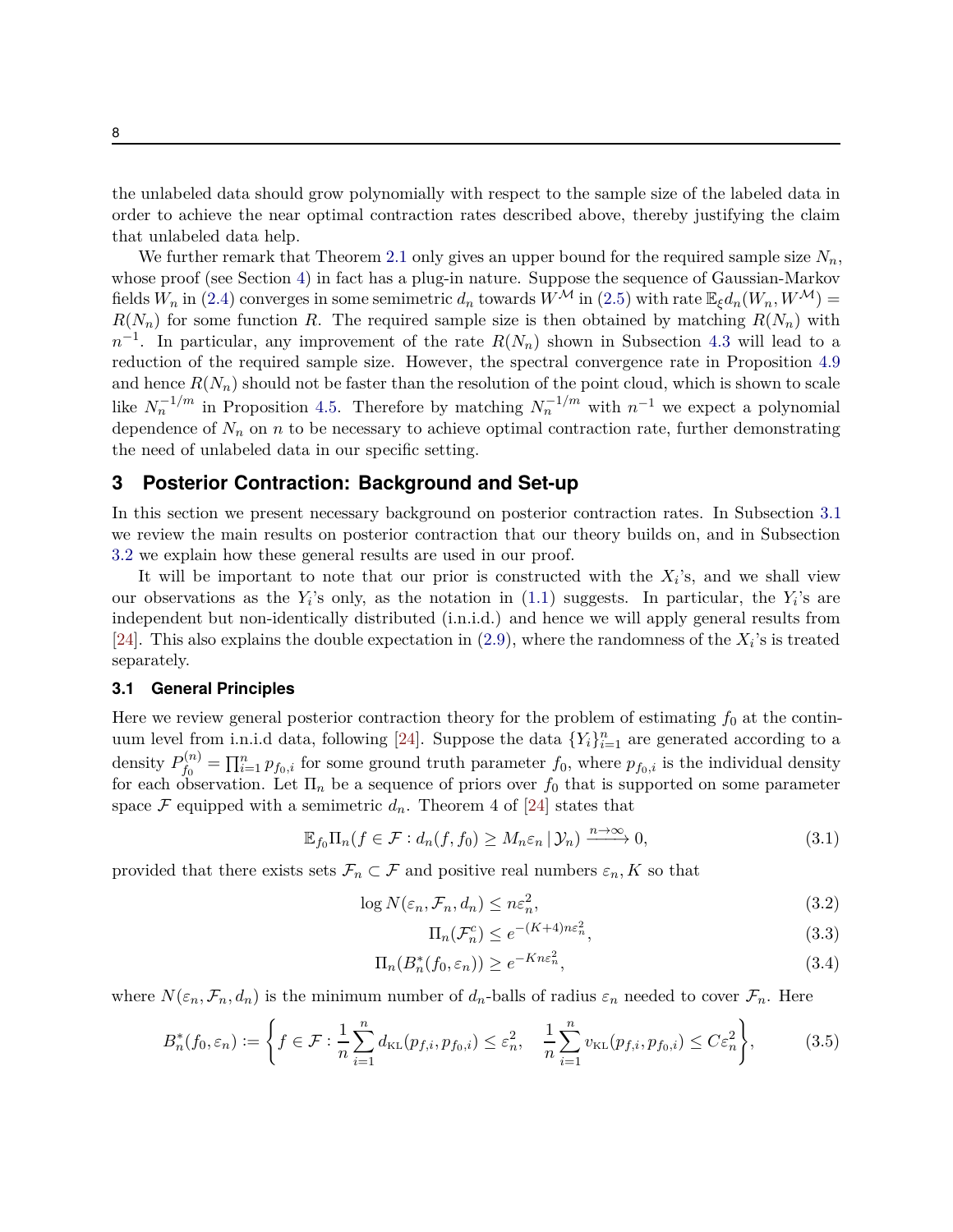where *C* is a universal constant,  $d_{KL}(p,q) = \int p \log(p/q) d\gamma$  is the Kullback-Leibler divergence and  $v_{\text{KL}}(p,q) = \int p|\log(p/q) - d_{\text{KL}}(p,q)|^2 d\gamma$ . Conditions [\(3.3\)](#page-7-2) and [\(3.2\)](#page-7-3) roughly state that there are approximating sieves  $\mathcal{F}_n$  which capture most of the prior probability while not being too large. Condition [\(3.4\)](#page-7-4) requires sufficient prior mass near the truth  $f_0$  and together with [\(3.2\)](#page-7-3) further indicates that the priors should be "uniformly spread". In fact the three conditions are stronger than those in [\[24\]](#page-24-9)[Theorem 4] but will suffice in our case for Gaussian process priors to be discussed shortly below. We shall refer to [\[23](#page-24-2)][Section 2] and [\[24\]](#page-24-9)[Section 2] for further discussion on the interpretation and relaxation of these conditions.

The general theory can be used to analyze a wide range of statistical models but does not give a recipe for constructing the sieves  $\mathcal{F}_n$  and  $\varepsilon_n$ . However, when the priors are Gaussian there exists a simple relation between  $\varepsilon_n$  and the priors. Suppose in addition that  $\Pi_n = \mathcal{L}(w_n)$  are Gaussian measures on some Banach space  $(\mathbb{B}, \|\cdot\|_{\mathbb{B}})$  that converge to a fixed Gaussian measure  $\Pi = \mathcal{L}(w)$ on the same Banach space with  $10\mathbb{E} \|w_n - w\|_{\mathbb{B}}^2 \leq n^{-1}$ . Theorem 2.2 in [\[44](#page-25-12)] then states that the contraction rate  $\varepsilon_n$  can be obtained by studying the *concentration function* of the limit prior  $\Pi$ , defined as

$$
\varphi_{f_0}(\varepsilon) := \inf_{h \in \mathbb{H} : \|h - f_0\|_{\mathbb{B}} < \varepsilon} \|h\|_{\mathbb{H}}^2 - \log \mathbb{P}(\|w\|_{\mathbb{B}} < \varepsilon),\tag{3.6}
$$

where  $(\mathbb{H}, \|\cdot\|_{\mathbb{H}})$  is the *reproducing kernel Hilbert space* (RKHS) of  $\Pi$  (see e.g. [\[45](#page-25-13)] for more details on Gaussian measures and the associated RKHSs). More precisely, if  $\varepsilon_n$  satisfies  $\varphi_{f_0}(\varepsilon_n) \leq n\varepsilon_n^2$ , then for the same  $\varepsilon_n$  and some  $\mathcal{F}_n$ , the three conditions [\(3.2\)](#page-7-3), [\(3.3\)](#page-7-2) and [\(3.4\)](#page-7-4) are satisfied (possibly for different proportion constants in front of  $n\varepsilon_n^2$ ) with  $d_n$  and  $B_n^*(f_0, \varepsilon_n)$  replaced by  $\|\cdot\|_{\mathbb{B}}$  and  ${f : ||f - f_0||_{\mathbb{B}} < \varepsilon_n}$ , respectively.

## <span id="page-8-0"></span>**3.2 Application to Our Setting**

In this subsection we discuss how we utilize the general theory outlined above, and provide a road map for the proof of Theorem [2.1.](#page-6-0) Notice that in [\(2.9\)](#page-6-3) the sequence of posteriors are supported on the discrete space  $L^{\infty}(\mu_{N_n})$ , whose size changes with *n*. To alleviate this issue we will reduce the analysis to a sequence of posteriors  $\Pi_n^{\mathcal{M}}(\cdot | \mathcal{X}_{N_n}, \mathcal{Y}_n)$  supported on the same continuum space  $L^{\infty}(\mu)$  in Subsection [4.1.](#page-9-1) The corresponding sequence of priors will turn out to have the form  $\Pi_n^{\mathcal{M}}(\cdot | \mathcal{X}_{N_n}) = \mathcal{L}(\Phi(\mathcal{I}W_n))$ , with  $W_n$  defined in [\(2.4\)](#page-4-1) and  $\mathcal{I}$  a suitable interpolation map so that  $IW_n$  is a Gaussian process on M that approximates  $W^{\mathcal{M}}$ . Our analysis will then consist of the following steps. We will establish the three conditions  $(3.2)$ ,  $(3.3)$ ,  $(3.4)$  for  $W^{\mathcal{M}}$  in Subsection 4.2. followed by a convergence rate analysis of  $\mathcal{I}W_n$  towards  $W^{\mathcal{M}}$  in Subsection [4.3,](#page-14-0) so that the three conditions are inherited by  $\mathcal{I}W_n$ . The assumptions on the link function  $\Phi$  will then allow us to conclude similar conditions for  $\Phi(\mathcal{I}W_n)$ .

The discrepancy measure  $d_n$  can be taken as the empirical  $L^2$ -norm  $\|\cdot\|_n$  in the regression case (see e.g. [\[22](#page-24-6)][Section 8.3.2]) and the root average square Hellinger distance in the classification setting ([\[24](#page-24-9)][Section 3]), defined as

<span id="page-8-1"></span>
$$
d_{n,H}^2(f,f') = \frac{1}{n} \sum_{i=1}^n \int (\sqrt{p_{f,i}} - \sqrt{p_{f',i}})^2 d\gamma.
$$
 (3.7)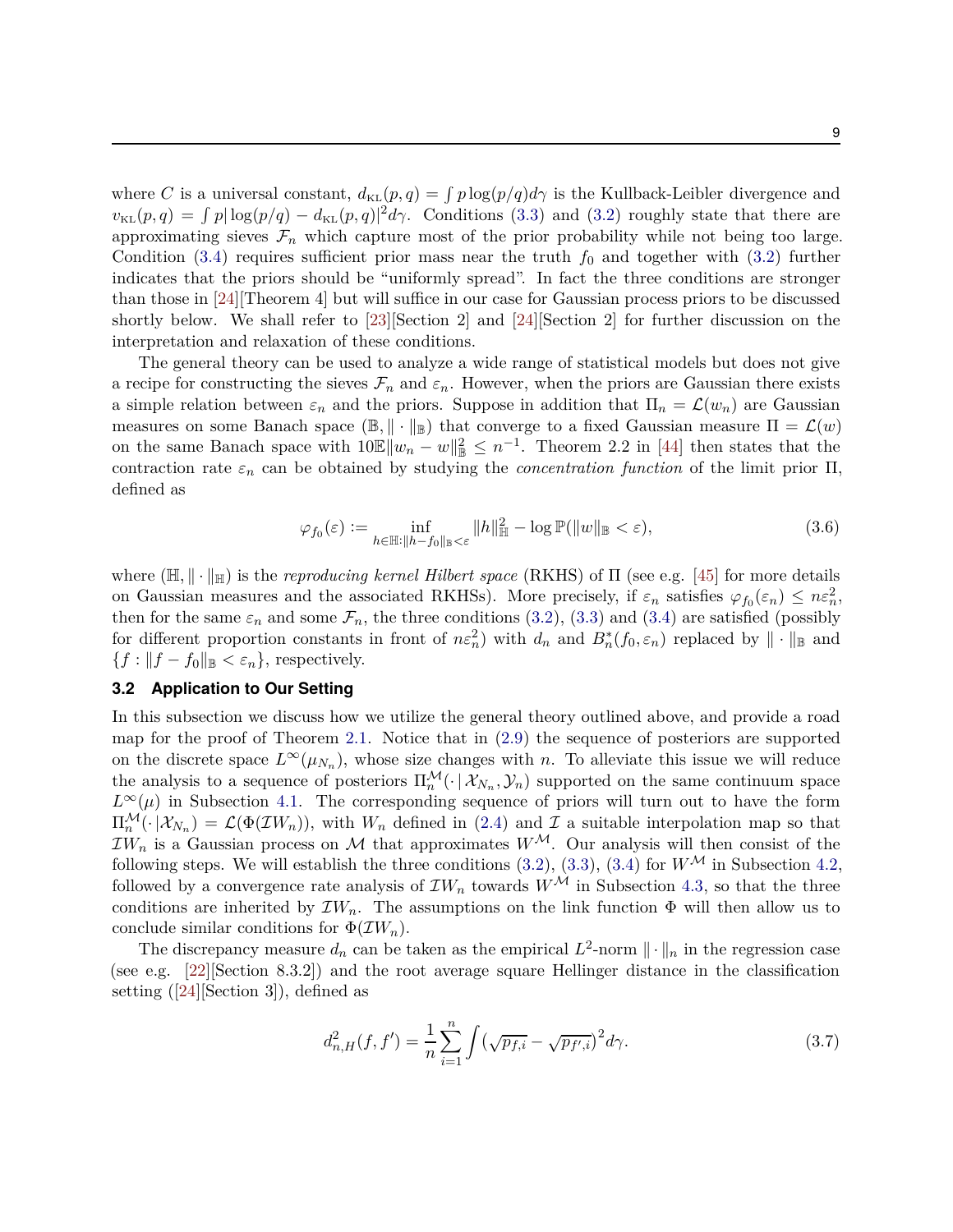In the latter case, one can show that  $d_{n,H}$  is equivalent to  $\|\cdot\|_n$ . Indeed, since the densities are uniformly bounded,  $||f - f'||_n$  is bounded above by a multiple of [\(3.7\)](#page-8-1). Furthermore (3.7) is upper bounded by a multiple of  $||f - f'||_n$  by [\[22\]](#page-24-6)[Lemma 2.8(ii)] given our assumption on  $\Phi$ . Hence this explains the choice of  $\|\cdot\|_n$  in [\(2.9\)](#page-6-3).

A natural choice for the Banach space in our setting is then  $\mathbb{B} = L^{\infty}(\mu)$  since (i)  $d_n = \|\cdot\|_n \leq$  $\|\cdot\|_{L^{\infty}(\mu)}$ ; and (ii)  $B_n^*(f_0, \varepsilon_n) \supset \{f \in \mathcal{F} : \|f - f_0\|_{L^{\infty}(\mu)} \leq \tilde{C}\varepsilon_n\}$  for some universal constant  $\tilde{C}$ . The first point is clear and an upper bound on the metric entropy [\(3.2\)](#page-7-3) in  $\|\cdot\|_{L^{\infty}(\mu)}$  will automatically yield an upper bound in  $\|\cdot\|_n$ . The second point follows from the fact that one can upper bound the two quantities in [\(3.5\)](#page-7-5) by  $||f - f_0||_n$  and hence  $||f - f_0||_{L^{\infty}(\mu)}$  in both the regression and classification setting. Therefore the prior mass condition [\(3.4\)](#page-7-4) for  $W^{\mathcal{M}}$  in  $L^{\infty}(\mu)$  balls is sufficient to give the corresponding condition for  $B^*(f_0, \varepsilon_n)$ . This motivates us to consider the continuum Gaussian field defined in [\(2.5\)](#page-5-2) as an element in  $L^{\infty}(\mu)$  in Subsection [4.2](#page-11-0) and the  $L^{\infty}(\mu)$  convergence rate in Subsection [4.3.](#page-14-0)

# <span id="page-9-0"></span>**4 Proof of the Main Result**

In this section we prove Theorem [2.1.](#page-6-0) An important part of the proof is to formalize the convergence of the Gauss-Markov random field  $W_n$  in [\(2.4\)](#page-4-1), defined in the data cloud  $\mathcal{X}_{N_n}$ , to the Matérn field  $W^{\mathcal{M}}$  in [\(2.5\)](#page-5-2), defined in  $\mathcal{M}$ . To that end, we introduce an interpolation of  $W_n$  into  $\mathcal{M}$ 

$$
W_n^{\mathcal{M}} := \sum_{i=1}^{k_{N_n}} \left[ 1 + \lambda_i^{(N_n)} \right]^{-\frac{s}{2}} \xi_i \psi_i^{(N_n)} \circ T_{N_n}, \qquad \xi_i \stackrel{i.i.d.}{\sim} \mathcal{N}(0, 1), \tag{4.1}
$$

where  $T_{N_n} : \mathcal{M} \to \{X_1, \ldots, X_{N_n}\}$  are transport maps to be specified in Proposition [4.5](#page-14-1) below. In Subsection [4.1](#page-9-1) we show that it suffices to establish posterior contraction with respect to the prior

<span id="page-9-3"></span><span id="page-9-2"></span>
$$
\Pi_n^{\mathcal{M}}(\cdot \mid \mathcal{X}_{N_n}) := \mathcal{L}(\Phi(W_n^{\mathcal{M}}) \mid \mathcal{X}_{N_n}). \tag{4.2}
$$

In Subsection [4.2](#page-11-0) we show concentration properties of the limiting Gaussian field  $W^{\mathcal{M}}$ . In Subsection [4.3](#page-14-0) we establish the  $L^{\infty}(\mu)$ -convergence rate of  $W_n^{\mathcal{M}}$  towards  $W^{\mathcal{M}}$ . Combining the facts that  $W_n^{\mathcal{M}}$ is close to  $W^{\mathcal{M}}$  with the contraction properties of  $W^{\mathcal{M}}$ , we deduce that  $\mathcal{L}(W^{\mathcal{M}}_n | \mathcal{X}_{N_n})$  satisfies the three conditions  $(3.2)$ ,  $(3.3)$ ,  $(3.4)$ . We complete the proof in Subsection [4.4](#page-21-0) by lifting these conditions to  $\mathcal{L}(\Phi(W_n^{\mathcal{M}}) | \mathcal{X}_{N_n})$  in both the regression and classification problems.

## <span id="page-9-1"></span>**4.1 Reduction via Interpolation**

Here we show that in order to establish Theorem [2.1](#page-6-0) it suffices to prove posterior contraction with respect to the continuum prior  $\Pi_n^{\mathcal{M}}(\cdot | \mathcal{X}_{N_n})$  defined in [\(4.2\)](#page-9-2). Let  $\mathcal{I} := \mathcal{I}_{N_n} : L^{\infty}(\mu_{N_n}) \to L^{\infty}(\mu)$  be the interpolation map defined by  $\mathcal{I}u := u \circ T_{N_n}$ . Specifically, we claim that, in order to establish Theorem [2.1,](#page-6-0) it suffices to show that

$$
\mathbb{E}_X \mathbb{E}_{f_0} \Pi_n^{\mathcal{M}}(f \in \mathcal{I}(L^{\infty}(\mu_{N_n})) : ||f - f_0||_n \geq M_n \varepsilon_n \, | \, \mathcal{X}_{N_n}, \mathcal{Y}_n) \xrightarrow{n \to \infty} 0.
$$

The only property of the maps  $T_{N_n}$  in [\(4.1\)](#page-9-3) that we will use in this subsection is that  $T_{N_n}(X_i) = X_i$ . In order to establish the claim, let  $A_n = \{f \in L^\infty(\mu_{N_n}) : ||f - f_0||_n \ge M_n \varepsilon_n\}$ . Since  $A_n \subset$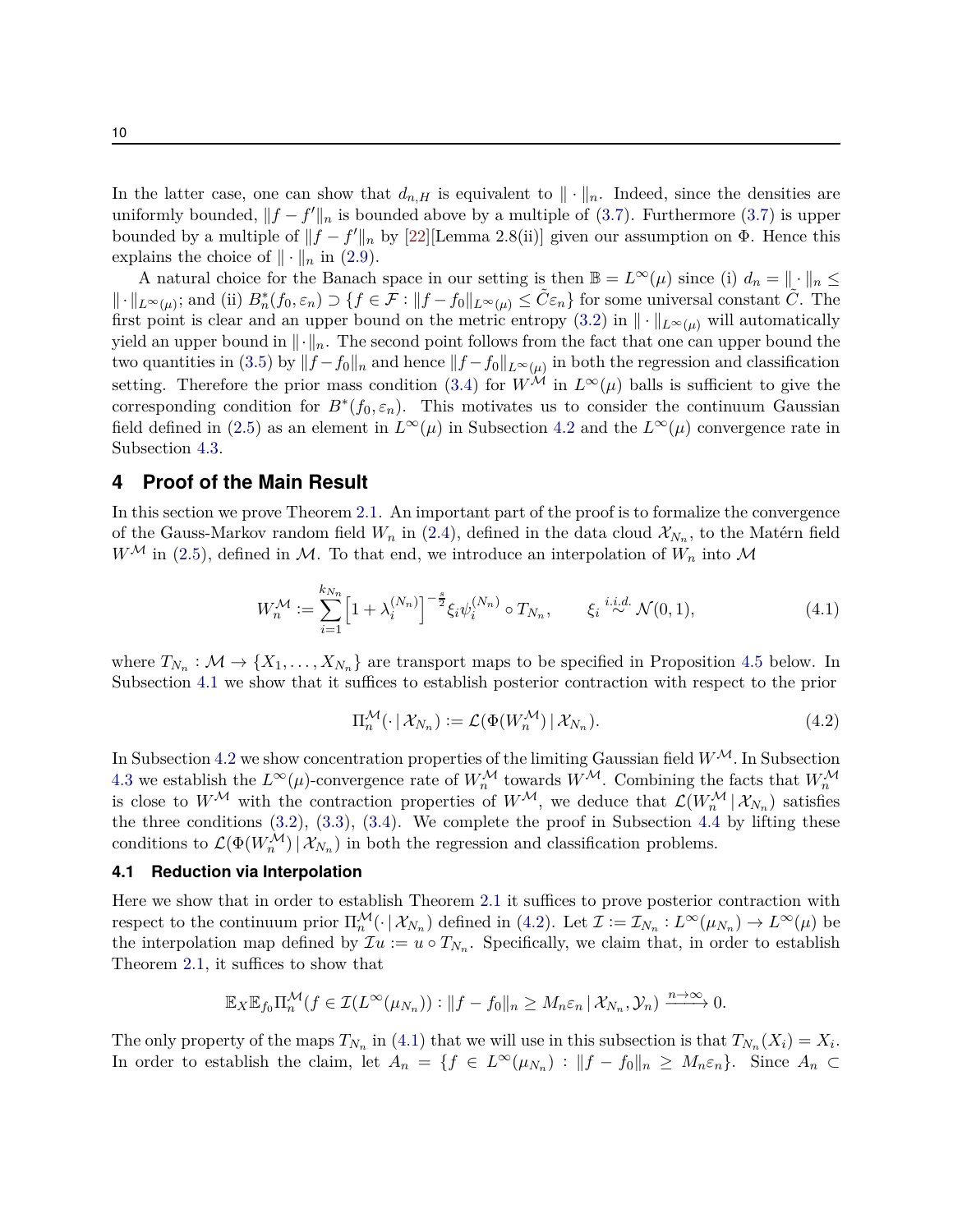$\mathcal{I}^{-1}(\mathcal{I}(A_n))$  we have

$$
\Pi_n(A_n | \mathcal{X}_{N_n}, \mathcal{Y}_n) \leq \Pi_n(\mathcal{I}^{-1}(\mathcal{I}(A_n)) | \mathcal{X}_{N_n}, \mathcal{Y}_n) = \mathcal{I}_{\sharp}[\Pi_n(\cdot | \mathcal{X}_{N_n}, \mathcal{Y}_n)](\mathcal{I}(A_n)),
$$

where I*<sup>♯</sup>* denotes push-forward through the map I*.* (Recall that the push-forward of a measure *ν* through the map  $\mathcal I$  is defined by the relationship  $(\mathcal I_{\sharp}\nu)(B) := \nu(\mathcal I^{-1}(B))$ .) Therefore, it follows from Lemma [4.1](#page-10-0) below that

<span id="page-10-1"></span>
$$
\Pi_n(A_n \,|\, \mathcal{X}_{N_n}, \mathcal{Y}_n) \le \Pi_n^{\mathcal{M}}(\mathcal{I}(A_n) \,|\, \mathcal{X}_{N_n}, \mathcal{Y}_n),\tag{4.3}
$$

and hence it suffices to bound the right-hand side of [\(4.3\)](#page-10-1). Since  $T_{N_n}(X_i) = X_i$ , we have

$$
\mathcal{I}(A_n) = \{ f \circ T_{N_n} : ||f - f_0||_n \ge M_n \varepsilon_n \} = \{ f \circ T_{N_n} : ||f \circ T_{N_n} - f_0||_n \ge M_n \varepsilon_n \} \n= \{ f \in \mathcal{I}(L^{\infty}(\mu_{N_n})) : ||f - f_0||_n \ge M_n \varepsilon_n \},
$$

and the claim is established.

<span id="page-10-0"></span>**Lemma 4.1.** *It holds that*  $\Pi_n^{\mathcal{M}}(\cdot | \mathcal{X}_{N_n}, \mathcal{Y}_n) = \mathcal{I}_{\sharp}[\Pi_n(\cdot | \mathcal{X}_{N_n}, \mathcal{Y}_n)].$ 

*Proof.* Step 1: First we show that  $\Pi_n^{\mathcal{M}}(\cdot | \mathcal{X}_{N_n}) = \mathcal{I}_{\sharp}[\Pi_n(\cdot | \mathcal{X}_{N_n})]$ . Since  $\mathcal{I}$  is linear, we have that  $W_n^{\mathcal{M}} = \mathcal{I}W_n$ . Then observe that  $\mathcal{I}(\Phi(W_n)) = \Phi(\mathcal{I}(W_n))$ . Indeed, for  $x \in T_{N_n}^{-1}(\{X_i\})$ , we have

$$
\mathcal{I}(\Phi(W_n))(x) = \Phi(W_n)(X_i) = \Phi(W_n(X_i)) = \Phi(\mathcal{I}(W_n)(x)) = \Phi(\mathcal{I}(W_n))(x).
$$

Therefore, we have that

$$
\Pi_n^{\mathcal{M}}(\cdot | \mathcal{X}_{N_n}) = \mathcal{L}(\Phi(W_n^{\mathcal{M}})|\mathcal{X}_{N_n}) = \mathcal{L}(\mathcal{I}(\Phi(W_n))|\mathcal{X}_{N_n}).
$$

Finally, note that  $\mathcal{I}_{\sharp}[\Pi_n(\cdot|\mathcal{X}_{N_n})] = \mathcal{L}(\mathcal{I}(\Phi(W_n))|\mathcal{X}_{N_n}),$  since

$$
\mathcal{I}_{\sharp}\Pi_n(B|\mathcal{X}_{N_n})=\Pi_n(\mathcal{I}^{-1}(B)|\mathcal{X}_{N_n})=\mathbb{P}(\Phi(W_n)\in\mathcal{I}^{-1}(B)|\mathcal{X}_{N_n})=\mathbb{P}(\mathcal{I}(\Phi(W_n))\in B|\mathcal{X}_{N_n}).
$$

**Step 2:** Now we show that  $\Pi_n^{\mathcal{M}}(\cdot | \mathcal{X}_{N_n}, \mathcal{Y}_n) = \mathcal{I}_{\sharp}[\Pi_n(\cdot | \mathcal{X}_{N_n}, \mathcal{Y}_n)]$ . By definition of pushforward measure, it suffices to show that, for any measurable *B,*

<span id="page-10-2"></span>
$$
\Pi_n^{\mathcal{M}}(B \,|\, \mathcal{X}_{N_n}, \mathcal{Y}_n) = \Pi_n(\mathcal{I}^{-1}(B) \,|\, \mathcal{X}_{N_n}, \mathcal{Y}_n).
$$

Using Step 1, the left-hand side equals

$$
\Pi_n^{\mathcal{M}}(B \mid \mathcal{X}_{N_n}, \mathcal{Y}_n) = \frac{\int_B \prod_{i=1}^n L_{Y_i \mid X_i}(f) \, d\mathcal{I}_{\sharp}[\Pi_n(f \mid \mathcal{X}_{N_n})]}{\int_{\mathcal{I}(L^{\infty}(\mu_{N_n}))} \prod_{i=1}^n L_{Y_i \mid X_i}(f) \, d\mathcal{I}_{\sharp}[\Pi_n(f \mid \mathcal{X}_{N_n})]},
$$
\n(4.4)

where  $L_{Y_i|X_i}(f)$  is given in [\(1.2\)](#page-1-1) and [\(1.3\)](#page-1-2). Note that pointwise values of *f* are well-defined since  $\mathcal{I}_{\sharp}\Pi_n$  is supported on  $\mathcal{I}(L^{\infty}(\mu_{N_n}))$ . By the change-of-variable formula for pushforward measures,

$$
(4.4) = \frac{\int_{\mathcal{I}^{-1}(B)} \prod_{i=1}^n L_{Y_i|X_i} \circ \mathcal{I}(f_n) d\Pi_n(f_n | \mathcal{X}_{N_n})}{\int_{L^{\infty}(\mu_{N_n})} \prod_{i=1}^n L_{Y_i|X_i} \circ \mathcal{I}(f_n) d\Pi_n(f_n | \mathcal{X}_{N_n})},
$$

which equals [\(1.1\)](#page-1-0) with *B* replaced by  $\mathcal{I}^{-1}(B)$ , by noticing that  $L_{Y_i|X_i} \circ \mathcal{I}(f_n)$  is exactly the same as in  $(1.2)$  and  $(1.3)$ . The result follows.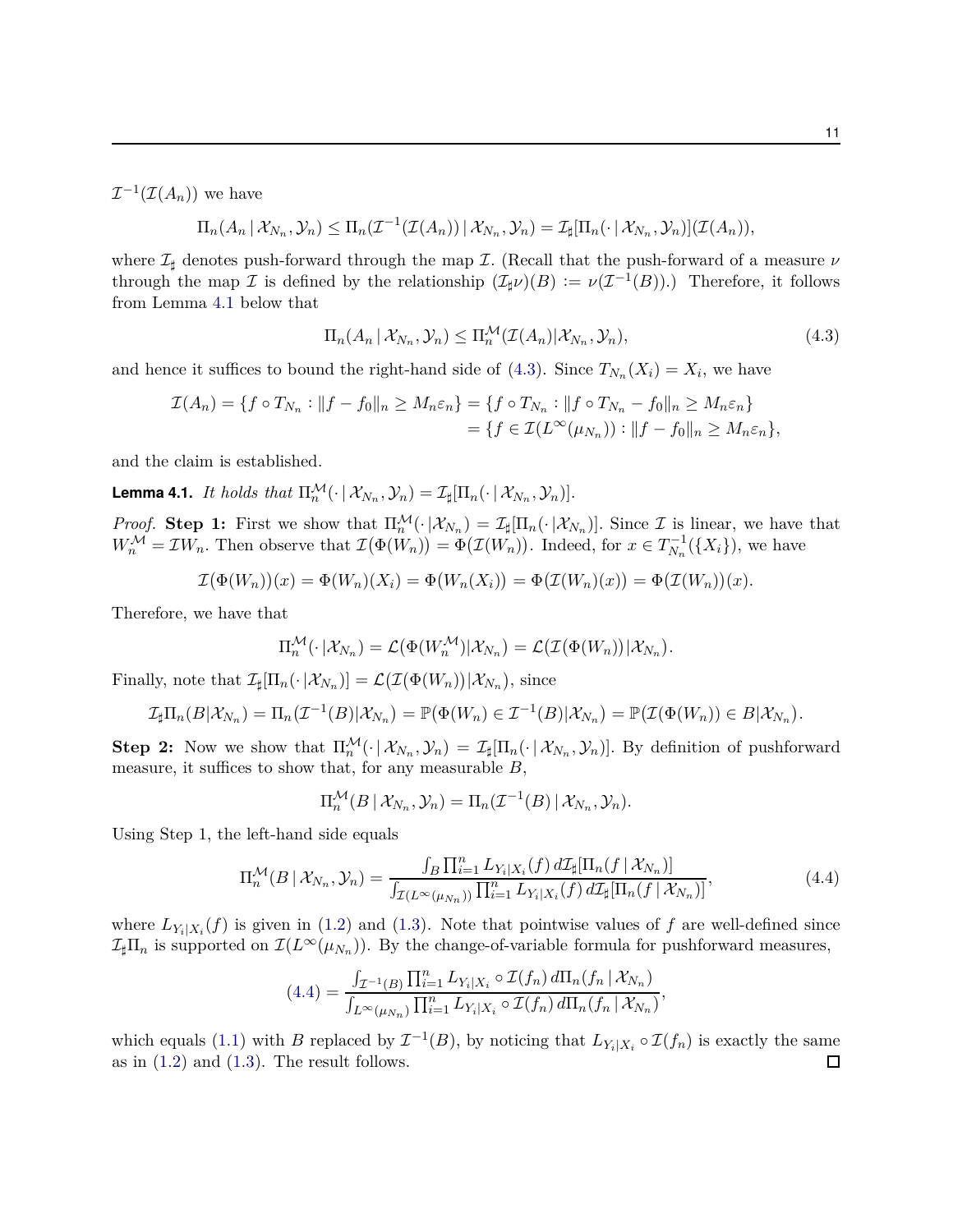#### <span id="page-11-0"></span>**4.2 Regularity and Contraction Properties of the Limiting Field**

In this subection we study the limit Gaussian measure  $\pi = \mathcal{N}(0, (I - \Delta)^{-s}) = \mathcal{L}(W^{\mathcal{M}})$ . Recall that the samples admit Karhunen-Loève expansion

<span id="page-11-1"></span>
$$
W^{\mathcal{M}} = \sum_{i=1}^{\infty} (1 + \lambda_i)^{-\frac{s}{2}} \xi_i \psi_i, \qquad \xi_i \stackrel{i.i.d.}{\sim} \mathcal{N}(0, 1), \tag{4.5}
$$

where  $(\lambda_i, \psi_i)$ 's are the eigenpairs of the Laplace-Beltrami operator  $-\Delta$  on M. Notice that a larger *s* leads to a faster decay of the coefficients and hence more regular sample paths. From Weyl's law that  $\lambda_i \asymp i^{\frac{2}{m}}$  (see e.g. [\[8\]](#page-23-9) [Theorem 72]), setting  $s > \frac{m}{2}$  makes  $\pi$  a well-defined measure on  $L^2(\mu)$ . To ensure almost sure continuity of the samples, so that point evaluations are well-defined and  $\pi$ is supported over  $L^{\infty}(\mu)$ , we need the stronger assumption that  $s > m - \frac{1}{2}$  $\frac{1}{2}$ .

**Lemma 4.2.** *If*  $s > m - \frac{1}{2}$ , then samples of  $\pi$  are almost surely continuous. *Proof.* By [\[30](#page-24-10)][Corollary 4.5], it suffices to show that

$$
\mathbb{E}_{\xi}|W^{\mathcal{M}}(x) - W^{\mathcal{M}}(y)|^2 \leq C d_{\mathcal{M}}(x, y)^{\eta},
$$

for some  $\eta > 0$ . We have

$$
\mathbb{E}_{\xi}|W^{\mathcal{M}}(x) - W^{\mathcal{M}}(y)|^{2} = \mathbb{E}_{\xi}\left(\sum_{i=1}^{\infty} (1 + \lambda_{i})^{-\frac{s}{2}}\xi_{i}(\psi_{i}(x) - \psi_{i}(y))\right)^{2}
$$

$$
= \sum_{i=1}^{\infty} (1 + \lambda_{i})^{-s}|\psi_{i}(x) - \psi_{i}(y)|^{2},
$$

since  $\mathbb{E}_{\xi} \xi_i \xi_j = 0$  for  $i \neq j$ . By Proposition [4.12,](#page-16-1)

$$
|\psi_i(x) - \psi_i(y)| \le C\lambda_i^{\frac{m-1}{4}},
$$
  

$$
|\psi_i(x) - \psi_i(y)| \le ||\nabla \psi_i||_{L^{\infty}(\mu)} d_{\mathcal{M}}(x, y) \le C\lambda_i^{\frac{m+1}{2}} d_{\mathcal{M}}(x, y).
$$

*m*−1

Using Weyl's law, we have

$$
\mathbb{E}_{\xi}|W^{\mathcal{M}}(x) - W^{\mathcal{M}}(y)|^{2} \lesssim \sum_{i=1}^{\infty} (1 + \lambda_{i})^{-s} \min\left\{\lambda_{i}^{m+1} d_{\mathcal{M}}(x, y)^{2}, \lambda_{i}^{\frac{m-1}{2}}\right\}
$$
  

$$
\lesssim \sum_{i=1}^{\infty} i^{-\frac{2s}{m}} \min\left\{i^{\frac{2m+2}{m}} d_{\mathcal{M}}(x, y)^{2}, i^{\frac{m-1}{m}}\right\}
$$
  

$$
\lesssim d_{\mathcal{M}}(x, y)^{2} \int_{1}^{K} z^{\frac{-2s+2m+2}{m}} dz + \int_{K}^{\infty} z^{\frac{-2s+m-1}{m}} dz.
$$

Setting  $K = d_{\mathcal{M}}(x, y)^{-\frac{2m}{m+3}}$ , we have

$$
\mathbb{E}_{\xi}|W^{\mathcal{M}}(x) - W^{\mathcal{M}}(y)|^2 \lesssim d_{\mathcal{M}}(x,y)^{\frac{4s-4m+2}{m+3}}.
$$

The result follows since  $s > m - \frac{1}{2}$  $\frac{1}{2}$ .  $\Box$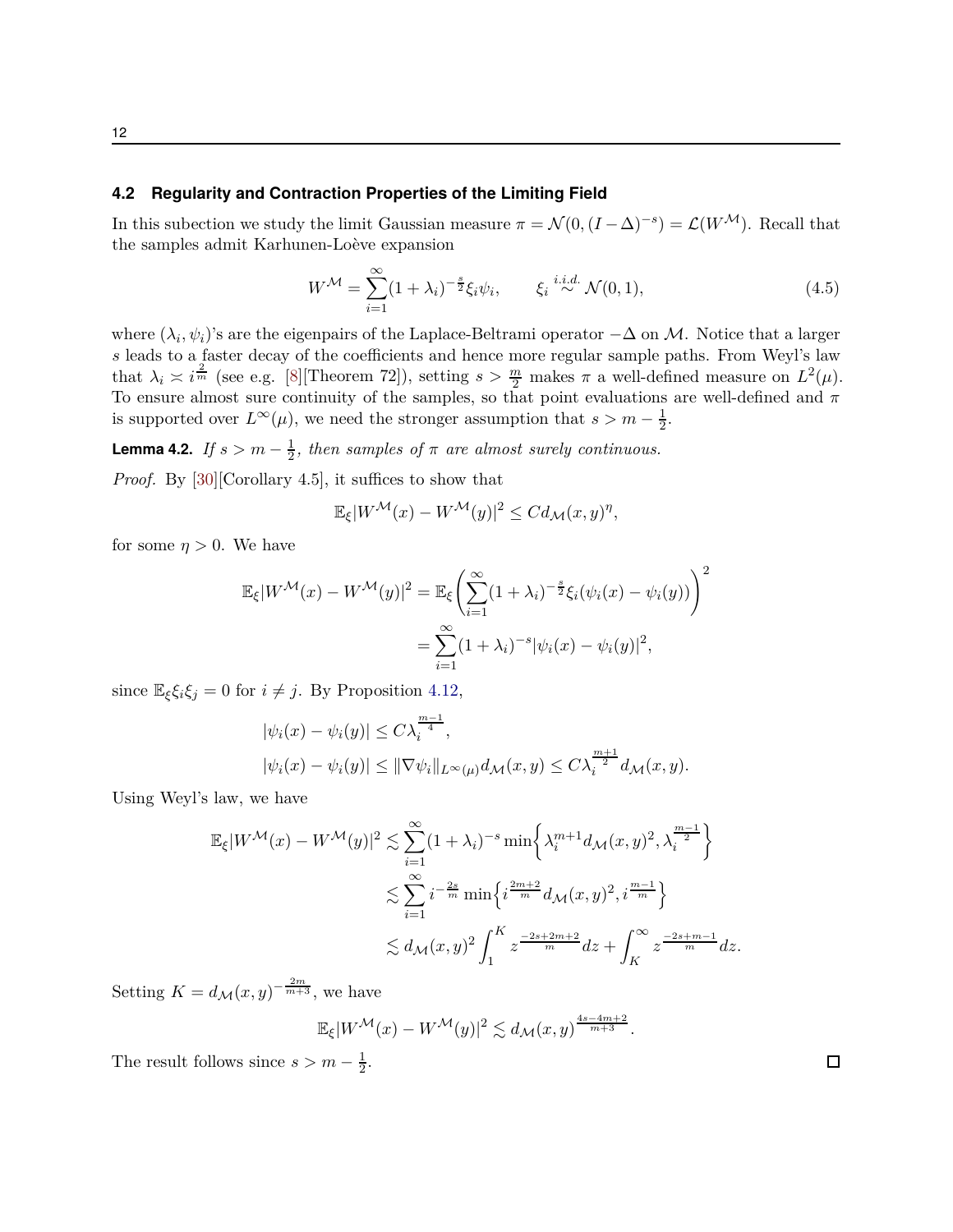Remark 4.3. The argument above relies on the worst case  $L^{\infty}(\mu)$  bound on the eigenfunctions of  $-\Delta$ given in Proposition [4.12.](#page-16-1) If the eigenfunctions are uniformly bounded (which holds for the family of flat manifolds [\[42](#page-25-11)] that includes, for instance, the torus), then continuity can be guaranteed for  $s > \frac{m}{2}$ .

From now on, we shall consider  $\pi$  as a measure over  $L^{\infty}(\mu)$  with continuous sample paths, where pointwise evaluation is well-defined. Using the series representation [\(4.5\)](#page-11-1), the reproducing kernel Hilbert space  $H$  associated with  $\pi$  has the following characterization

<span id="page-12-1"></span><span id="page-12-0"></span>
$$
\mathbb{H} = \left\{ h = \sum_{i=1}^{\infty} h_i \psi_i : \|h\|_{\mathbb{H}}^2 := \sum_{i=1}^{\infty} h_i^2 (1 + \lambda_i)^s < \infty \right\}.
$$
\n(4.6)

From the general theory in [\[44\]](#page-25-12), the concentration properties of *W* can be characterized by the concentration function

$$
\varphi_{w_0}(\varepsilon) := \inf_{h \in \mathbb{H} : \|h - w_0\|_{L^\infty(\mu)} < \varepsilon} \|h\|_{\mathbb{H}}^2 - \log \mathbb{P}(\|W\|_{L^\infty(\mu)} < \varepsilon),\tag{4.7}
$$

where  $w_0$  belongs to the support of  $\pi$ . For our purpose,  $w_0$  will be set as  $\Phi^{-1}(f_0)$ . The three conditions [\(3.2\)](#page-7-3), [\(3.3\)](#page-7-2) and [\(3.4\)](#page-7-4) hold for the  $\varepsilon_n$  that satisfies  $\varphi_{w_0}(\varepsilon_n) \leq n\varepsilon_n^2$ .

Before stating our main result in this subsection, we follow [\[9](#page-23-3), [12](#page-23-10)] to define a Besov space which will be needed to characterize the regularity of  $w_0$ . Let  $\Psi$  be an even function in the Schwartz space  $\mathcal{S}(\mathbb{R})$  with

$$
0 \le \Psi \le 1
$$
,  $\Psi \equiv 1$  on  $[-\frac{1}{2}, \frac{1}{2}]$ ,  $supp(\Psi) \subset [-1, 1]$ .

Define the Besov space

$$
B_{\infty,\infty}^{\beta}:=\Bigg\{w: \|w\|_{B_{\infty,\infty}}^{\beta}:=\sup_{j\in\mathbb{N}}2^{\beta j}\|\Psi_j(\sqrt{\Delta})w(\cdot)-w(\cdot)\|_{L^{\infty}(\mu)}<\infty\Bigg\},
$$

where  $\Psi_j(\cdot) = \Psi(2^{-j}\cdot)$  and, for  $w = \sum_{i=1}^{\infty} w_i \psi_i$ ,

$$
\Psi_j(\sqrt{\Delta})w := \sum_{i=1}^{\infty} \Psi_j(\sqrt{\lambda_i})w_i\psi_i.
$$

It was shown in [\[12](#page-23-10)][Proposition 6.2] that the definition is independent of the choice of Ψ.

<span id="page-12-2"></span>**Theorem 4.4.** Suppose  $w_0 \in B_{\infty,\infty}^{\beta}$ . Consider the prior  $\pi = \mathcal{N}(0, (I - \Delta)^{-s})$  with  $s > \beta \wedge m - \frac{1}{2}$  $\frac{1}{2}$ . *Then there exists sets*  $B_n \subset L^\infty(\mu)$  *so that* 

$$
\log N(3\varepsilon_n, B_n, \|\cdot\|_{L^{\infty}(\mu)}) \leq 6Cn\varepsilon_n^2,
$$
  

$$
\pi(B_n^c) \leq e^{-Cn\varepsilon_n^2},
$$
  

$$
\pi(\|w - w_0\|_{L^{\infty}(\mu)} < 2\varepsilon_n) \geq e^{-n\varepsilon_n^2},
$$

*where*  $\varepsilon_n$  *is a multiple of*  $n^-$ (*s*−*m* 2 )∧*β* <sup>2</sup>*<sup>s</sup>* (log *n*)  $(s - \frac{m}{2}) ∧ β$  $\frac{4}{4s-2m}$  and  $C > 1$  is a constant satisfying  $e^{-Cn\epsilon_n^2} < \frac{1}{2}$  $\frac{1}{2}$ .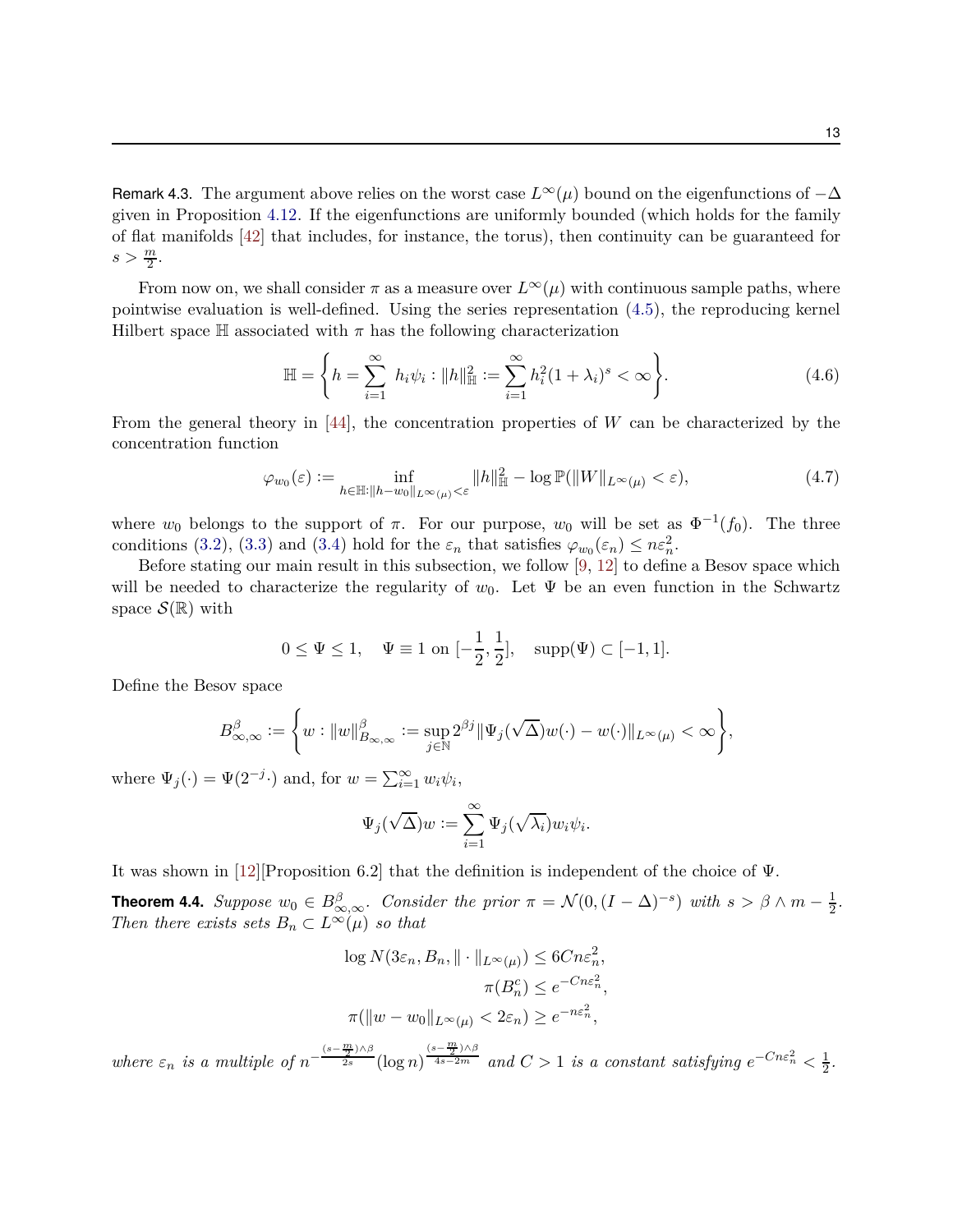*Proof.* As noted above, it suffices to show that the above  $\varepsilon_n$  satisfies  $\varphi_{w_0}(\varepsilon_n) \leq n \varepsilon_n^2$ , where  $\varphi_{w_0}$ is defined in [\(4.7\)](#page-12-0). To bound the small ball probability, it suffices by general results from [\[31](#page-24-11)] to bound the metric entropy of  $\mathbb{H}_1$ , the unit ball in  $\mathbb{H}$ . Notice that [\(4.6\)](#page-12-1) has the form of a Sobolev ball of regularity *s*. Classical results for Sobolev spaces on  $\mathbb{R}^m$  such as [\[16\]](#page-23-11)[Theorem 3.3.2] have shown that the entropy in the  $L^{\infty}$  metric is bounded by a multiple of  $\varepsilon^{-m/s}$ . The manifold case has been treated in [\[29](#page-24-12)][Theorem 3.12] assuming homogeneity, which includes an additional logarithmic factor, i.e.,

<span id="page-13-0"></span>
$$
\log N(\varepsilon, \mathbb{H}_1, \|\cdot\|_{L^{\infty}(\mu)}) \lesssim \varepsilon^{-\frac{m}{s}} \left(\log \frac{1}{\varepsilon}\right)^{\frac{1}{2}}.\tag{4.8}
$$

The original theorem was about entropy numbers but can be translated to the above statement on metric entropy and its proof suggested that when  $p = 2$  the theorem holds with  $s > \frac{m}{2}$ . In particular their Sobolev class is defined as

$$
I_s U_2 := \left\{ h = h_1 + \sum_{i=2}^{\infty} \lambda_i^{-\frac{s}{2}} h_i \psi_i : \sum_{i=1}^{\infty} h_i^2 \le 1 \right\},\,
$$

which is compatible with our H. (We remark that although [\[29\]](#page-24-12) defined their Sobolev class with a further mean-zero condition, their proof actually applied to the general case.) Now by [\(4.8\)](#page-13-0) and [\[31\]](#page-24-11)[Theorem 1.2] we have

<span id="page-13-3"></span>
$$
-\log \mathbb{P}(\|w\|_{L^{\infty}(\mu)} < \varepsilon) \lesssim \varepsilon^{-\frac{2m}{2s-m}} \left( \log \frac{1}{\varepsilon} \right)^{\frac{s}{2s-m}}.\tag{4.9}
$$

For the decentering function, let  $C_0 = ||w_0||_{B_{\infty,\infty}^{\beta}}$  and consider  $h = \Psi_J(\sqrt{\Delta})w_0$  with *J* large enough so that  $C_0 2^{-\beta J} \leq \varepsilon$ . Since  $w_0 \in B_{\infty,\infty}^{\beta}$ , we have

<span id="page-13-2"></span><span id="page-13-1"></span>
$$
\|\Psi_j(\sqrt{\Delta})w_0 - w_0\|_{L^\infty(\mu)} \le C_0 2^{-\beta j}, \qquad j \in \mathbb{N}.\tag{4.10}
$$

 $\text{In particular } \|h - w_0\|_{L^\infty(\mu)} \leq C_0 2^{-\beta J} \leq \varepsilon.$  Suppose  $w_0$  has the representation  $w_0 = \sum_{i=1}^{\infty} w_i \psi_i$ . We then have  $h = \sum \Psi_J(\sqrt{\lambda_i})w_i\psi_i \in \mathbb{H}$  since  $\Psi_J(\sqrt{\lambda_i}) = 0$  for  $\sqrt{\lambda_i} > 2^J$ . Moreover, since  $\Psi_J \le 1$ ,

$$
||h||_{\mathbb{H}}^{2} \leq \sum_{\sqrt{\lambda_{i}} \leq 2^{J}} w_{i}^{2} (1 + \lambda_{i})^{s} \leq \sum_{\sqrt{\lambda_{i}} \leq 1} 2^{s} w_{i}^{2} + \sum_{j=1}^{J} \sum_{2^{j-1} < \sqrt{\lambda_{i}} \leq 2^{j}} w_{i}^{2} (1 + \lambda_{i})^{s}.
$$
\n(4.11)

By  $(4.10)$ , we have

$$
\sum_{2^{j-1} < \sqrt{\lambda_i} \le 2^j} w_i^2 (1 + \lambda_i)^s \lesssim 2^{2js} \sum_{2^{j-1} < \sqrt{\lambda_i}} w_i^2 \le 2^{2js} \|\Psi_{j-1}(\sqrt{\Delta})w_0 - w_0\|_2^2
$$
  

$$
\lesssim 2^{2js} \|\Psi_{j-1}(\sqrt{\Delta})w_0 - w_0\|_{\infty}^2 \lesssim 2^{2(s-\beta)j}.
$$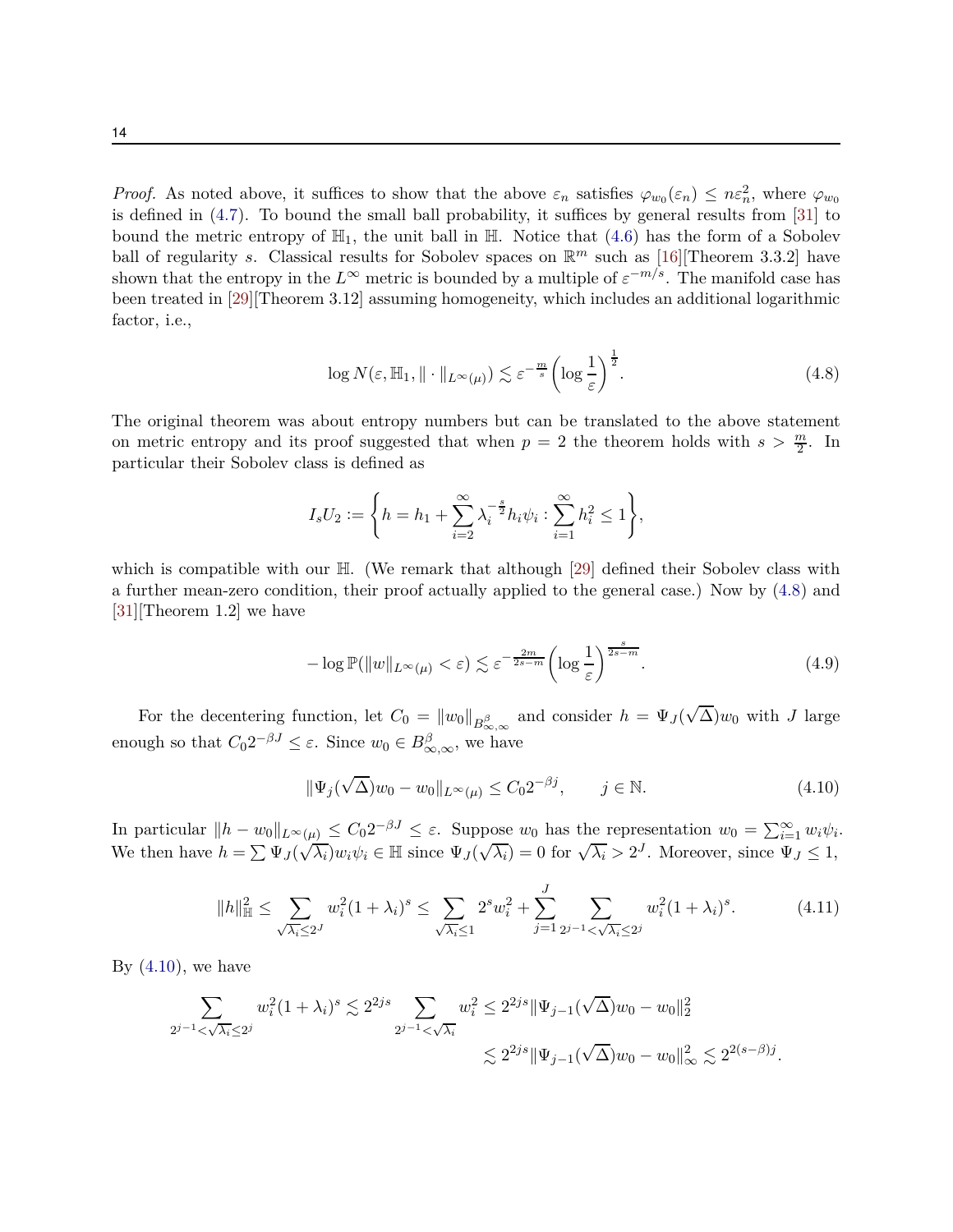Therefore recalling that  $C_0 2^{-\beta J} \leq \varepsilon$ ,

$$
(4.11) \lesssim \sum_{\sqrt{\lambda_i} \le 1} 2^s w_i^2 + \sum_{j=1}^J 2^{2(s-\beta)j} \lesssim 2^{2(s-\beta)J} \lesssim \varepsilon^{-\frac{2(s-\beta)}{\beta}},
$$

since the first sum remains bounded as  $J \to \infty$ . Combining the above with [\(4.9\)](#page-13-3), we get

$$
\varphi_{w_0}(\varepsilon) \lesssim \varepsilon^{-\frac{2m}{2s-m}} \left( \log \frac{1}{\varepsilon} \right)^{\frac{s}{2s-m}} + \varepsilon^{-\frac{2(s-\beta)}{\beta}},
$$

which implies

$$
\frac{\varphi_{w_0}(\varepsilon)}{\varepsilon^2} \lesssim \varepsilon^{-\frac{2s}{s-\frac{m}{2}}}\left(\log \frac{1}{\varepsilon}\right)^{\frac{s}{2s-m}} + \varepsilon^{-\frac{2s}{\beta}}.
$$

Therefore by choosing

$$
\varepsilon_n = Cn^{-\frac{(s-\frac{m}{2}\wedge\beta)}{2s}}(\log n)^{\frac{(s-\frac{m}{2})\wedge\beta}{4s-2m}}
$$

for a large enough constant *C*, the condition  $\varphi_{w_0}(\varepsilon_n) \leq n \varepsilon_n^2$  is satisfied. The three assertions then follow from [\[44](#page-25-12)][Theorem 2.1].  $\Box$ 

# <span id="page-14-0"></span>**4.3 Convergence of Gaussian Fields in** *L* <sup>∞</sup>(*µ*)

In this subsection we establish  $L^{\infty}(\mu)$  convergence of  $W_n^{\mathcal{M}}$  to  $W^{\mathcal{M}}$ . We shall denote  $N := N_n$ throughout the rest of this subsection to simplify our notation. Recall that

$$
W_n^{\mathcal{M}} = \sum_{i=1}^{k_N} \left[ 1 + \lambda_i^{(N)} \right]^{-\frac{s}{2}} \xi_i \psi_i^{(N)} \circ T_N, \qquad \xi_i \stackrel{i.i.d.}{\sim} \mathcal{N}(0, 1),
$$
  
\n
$$
W^{\mathcal{M}} = \sum_{i=1}^{\infty} (1 + \lambda_i)^{-\frac{s}{2}} \xi_i \psi_i, \qquad \xi_i \stackrel{i.i.d.}{\sim} \mathcal{N}(0, 1),
$$
\n(4.12)

In order to show the convergence, the transportation maps  $T_N$  will be assumed to be close to the identity in the sense made precise in the following proposition from [\[19](#page-23-12)][Theorem 2].

<span id="page-14-1"></span>**Proposition 4.5.** *For*  $\gamma > 1$ *, there exists a transportation map*  $T_N : \mathcal{M} \to \{X_1, \ldots, X_N\}$  *satisfying*  $T_{N_n}(X_i) = X_i$  *so that, with probability* 1 −  $O(N^{-\gamma})$ *,* 

<span id="page-14-2"></span>
$$
\rho_N := \sup_{x \in \mathcal{M}} d_{\mathcal{M}}(x, T_N(x)) \lesssim \frac{(\log N)^{p_m}}{N^{1/m}},\tag{4.13}
$$

*where*  $p_m = \frac{3}{4}$  $\frac{3}{4}$  *if*  $m = 2$  *and*  $p_m = \frac{1}{m}$  *otherwise.*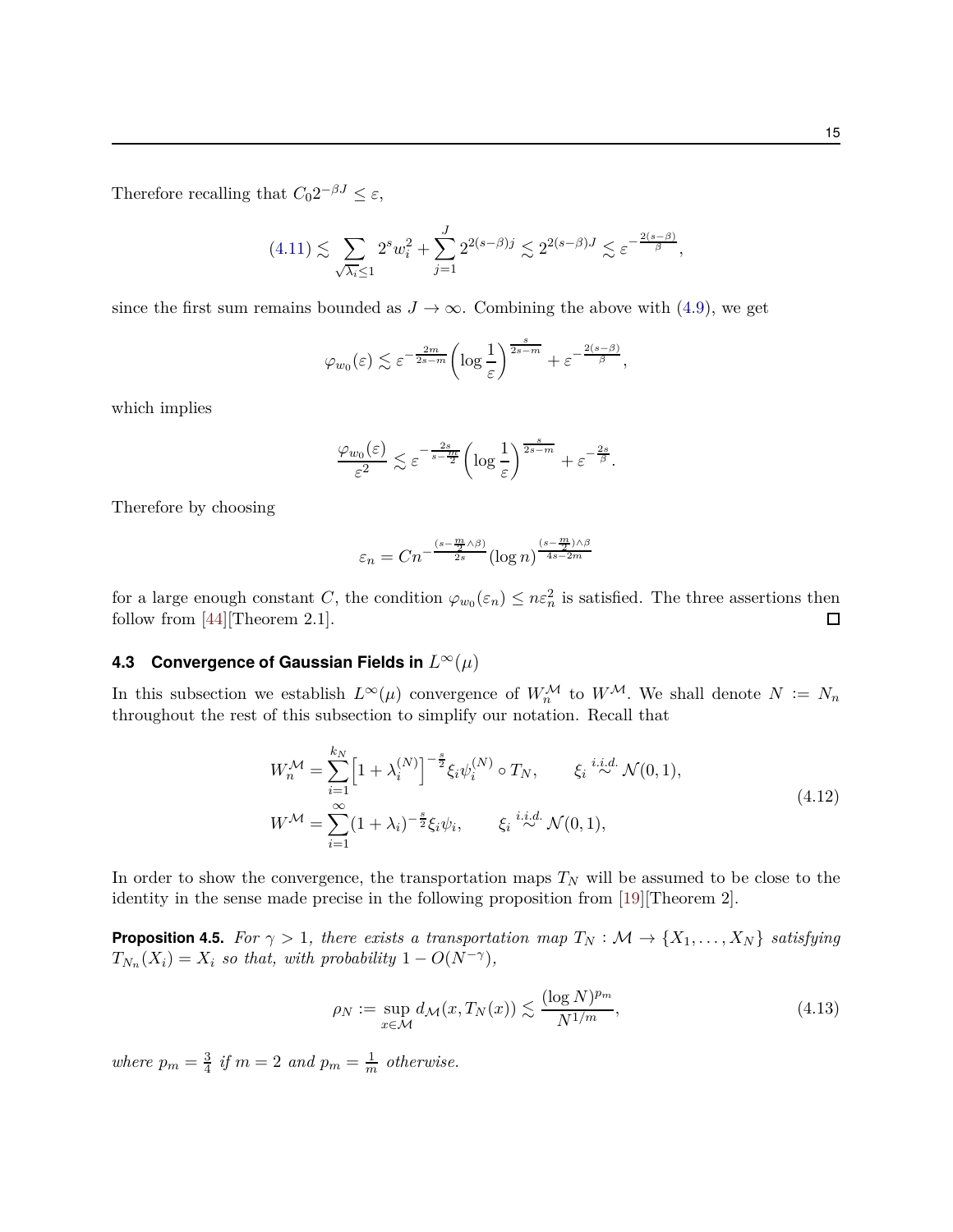The transport map  $T_{N_n}$  is a measure-preserving transformation in the sense that  $\mu(T_{N_n}^{-1}(U))$  =  $\mu_{N_n}(U)$  for all  $U \subset \mathcal{M}$  measurable. The additional requirement  $T_N(X_i) = X_i$  that was absent in [\[19\]](#page-23-12)[Theorem 2] is valid here since modifying  $T_N$  on a set of  $\mu$ -measure 0 does not affect the measure preserving property and [\(4.13\)](#page-14-2) still holds in this case. The scaling in [\(4.13\)](#page-14-2) can be thought as the resolution of the point cloud, and is important in suitably defining the choice of connectivity  $\zeta_N$ , as we shall see.

The main result of this subsection is the following.

## <span id="page-15-0"></span>**Theorem 4.6.** *Let*  $\delta > 0$  *be arbitrary.*

1. 
$$
\frac{3}{2}m - \frac{1}{2} < s \leq \frac{9}{2}m + \frac{5}{2}
$$
. Set  

$$
\begin{cases} \zeta_N \asymp N^{-\frac{1}{m+4+\delta}} (\log N)^{\frac{p_m}{2}}, & k_N \asymp N^{\frac{1}{(m+4+\delta)(6+\frac{6}{m})}} (\log N)^{-\frac{mp_m}{12m+12}}, & m \leq 4, \\ \zeta_N \asymp N^{-\frac{1}{2m}} (\log N)^{\frac{p_m}{2}}, & k_N \asymp N^{\frac{1}{12m+12}} (\log N)^{-\frac{mp_m}{12m+12}}, & m \geq 5. \end{cases}
$$

*Then, with probability tending to 1,*

$$
\mathbb{E}_{\xi} \|W_n^{\mathcal{M}} - W^{\mathcal{M}}\|_{L^{\infty}(\mu)}^2 \lesssim \begin{cases} N^{-\frac{2s-3m+1}{(m+4+\delta)(6m+6)}} (\log N)^{\frac{p_m(2s-3m+1)}{12m+12}}, & m \le 4, \\ N^{-\frac{2s-3m+1}{m(12m+12)}} (\log N)^{\frac{p_m(2s-3m+1)}{12m+12}}, & m \ge 5. \end{cases}
$$

2.  $s > \frac{9}{2}m + \frac{5}{2}$ 2 *. Set*  $\sqrt{ }$  $\frac{1}{2}$  $\mathbf{I}$  $\zeta_N \asymp N^{-\frac{1}{m+4+\delta}} (\log N)^{\frac{pm}{2}}, \quad k_N \asymp N^{\frac{m}{(m+4+\delta)(2s-3m+1)}} (\log N)^{-\frac{mpm}{4s-6m+2}}, \qquad m \le 4,$  $\zeta_N \asymp N^{-\frac{1}{2m}} (\log N)^{\frac{pm}{2}}, \quad k_N \asymp N^{\frac{1}{4s-6m+2}} (\log N)^{-\frac{mpm}{4s-6m+2}}, \qquad m \ge 5.$ 

*Then, with probability tending to 1,*

$$
\mathbb{E}_\xi\|W_n^\mathcal{M} - W^\mathcal{M}\|_{L^\infty(\mu)}^2 \lesssim \begin{cases} N^{-\frac{1}{m+4+\delta}}(\log N)^{\frac{p_m}{2}}, & m \leq 4,\\ N^{-\frac{1}{2m}}(\log N)^{\frac{p_m}{2}}, & m \geq 5. \end{cases}
$$

We remark that the statement "with probability tending to 1" refers to the randomness coming from the  $X_i$ 's. By solving for  $N$  so that the rate matches  $n^{-1}$ , we get the following.

<span id="page-15-1"></span>**Corollary 4.7.** *Let*  $\delta > 0$  *be arbitrary. Let* 

$$
N \asymp n^{\alpha_1} (\log n)^{\alpha_2},
$$

*where*

$$
\begin{cases} \alpha_1 = \frac{(m+4+\delta)(6m+6)}{2s-3m+1}, & \alpha_2 = \frac{p_m(m+4+\delta)}{2}, & \text{if} \quad m \le 4 \ , \ \frac{3}{2}m - \frac{1}{2} < s \le \frac{9}{2}m + \frac{5}{2}, \\ \alpha_1 = \frac{m(12m+12)}{2s-3m+1}, & \alpha_2 = mp_m, & \text{if} \quad m \ge 5 \ , \ \frac{3}{2}m - \frac{1}{2} < s \le \frac{9}{2}m + \frac{5}{2}, \\ \alpha_1 = m + 4 + \delta, & \alpha_2 = \frac{p_m(m+4+\delta)}{2}, & \text{if} \quad m \le 4 \ , \ s > \frac{9}{2}m + \frac{5}{2}, \\ \alpha_1 = 2m, & \alpha_2 = mp_m, & \text{if} \quad m \ge 5 \ , \ s > \frac{9}{2}m + \frac{5}{2}. \end{cases}
$$

*Let ζ<sup>N</sup> and k<sup>N</sup> have the same scaling as in Theorem [4.6.](#page-15-0) Then, with probability tending to 1,*

$$
\mathbb{E}_{\xi} \|W_n^{\mathcal{M}} - W^{\mathcal{M}}\|_{L^{\infty}(\mu)}^2 \lesssim n^{-1}.
$$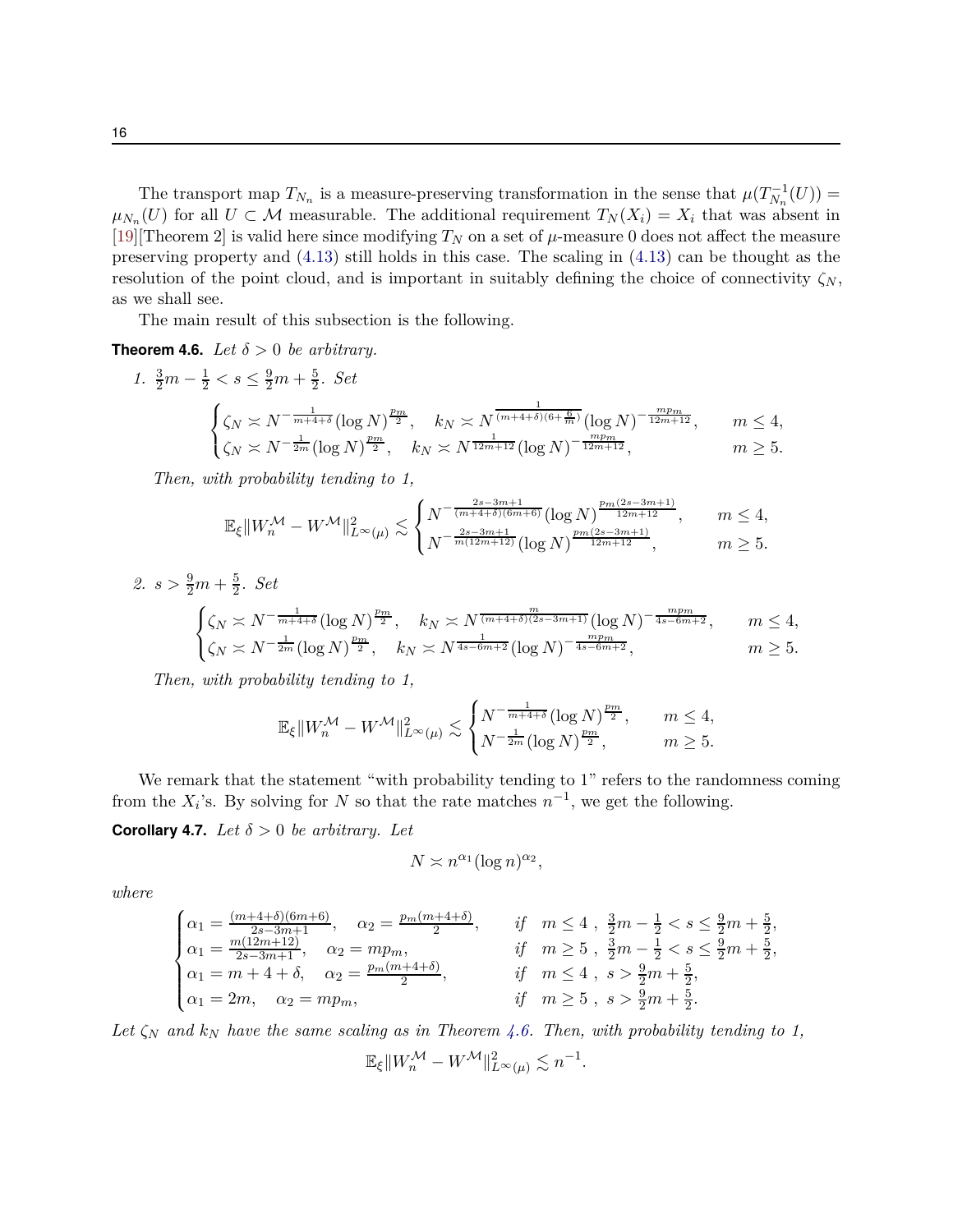Remark 4.8. For flat manifolds the results of Theorem [4.6](#page-15-0) and Corollary [4.7](#page-15-1) can be shown to hold for  $s > m$  with corresponding modifications in the scaling of the parameters.

The key to show the above results is to derive convergence rates for

$$
|\lambda_i^{(N)} - \lambda_i|
$$
, and  $||\psi_i^{(N)} \circ T_N - \psi_i||_{L^{\infty}(\mu)}$ .

We shall build our analysis on the existing results from the literature. Recall that  $\zeta_N$  is the connectivity of the graph and the resolution  $\rho_N$  defined in [\(4.13\)](#page-14-2). Assuming we are in the event that  $(4.13)$  holds, the following results from [\[37](#page-25-8)][Theorem 4.6 & 4.7] bound the spectral approximations.

<span id="page-16-0"></span>**Proposition 4.9** (Spectral Approximation).  $Suppose \rho_N \ll \zeta_N$  and  $\zeta_N \sqrt{\lambda_{k_N}} \ll 1$  for *N* large. Then  $t$ *here exists orthonormalized eigenfunctions*  $\{\psi_i^{(N)}\}$  $\{w_i^{(N)}\}_{i=1}^N$  *and*  $\{\psi_i\}_{i=1}^\infty$  *so that, for*  $i = 1, \ldots, k_N$ ,

<span id="page-16-5"></span><span id="page-16-2"></span>
$$
|\lambda_i^{(N)} - \lambda_i| \lesssim \lambda_i \left(\frac{\rho_N}{\zeta_N} + \zeta_N \sqrt{\lambda_i}\right),\tag{4.14}
$$

$$
\|\psi_i^{(N)} \circ T_N - \psi_i\|_{L^2(\mu)}^2 \lesssim i^3 \left(\frac{\rho_N}{\zeta_N} + \zeta_N \sqrt{\lambda_i}\right). \tag{4.15}
$$

Remark 4.10. Proposition [4.9](#page-16-0) bounds the eigenfunction approximation in  $L^2(\mu)$  norm and we need to lift such result to the  $L^{\infty}(\mu_N)$  norm. We remark that  $L^{\infty}(\mu_N)$  convergence rates have already been established in the literature (see e.g. [\[15](#page-23-7), [6\]](#page-22-4)). However these results do not contain an explicit proportion constant in terms of the index *i* as in [\(4.15\)](#page-16-2). Instead of going through their details to find the explicit constants, which would make our presentation much more involved, we directly show  $L^{\infty}(\mu_N)$  bounds based on Proposition [4.9,](#page-16-0) by following the same idea as in [\[6\]](#page-22-4). Since we build our results from [\(4.15\)](#page-16-2), which is not the sharpest bound in the literature, our results in Theorem [4.6](#page-15-0) and Corollary [4.7](#page-15-1) suffer the same drawback. Nevertheless, the goal of this paper is to demonstrate the idea that unlabeled data helps and hence the finding sharpest scaling of  $N_n$  is less essential.

Below we record four results from [\[5](#page-22-6)][Theorem 3.3], [\[14](#page-23-13)][Theorem 1.2] and [\[49\]](#page-26-3)[Equation (2.10)], [\[7](#page-23-5)][Corollary 2.5] that will be needed.

<span id="page-16-4"></span>**Proposition 4.11** (Pointwise Error of  $\Delta_N$ ). Let  $f \in C^3(\mathcal{M})$ . Then with probability  $1-2n \exp(-cN\zeta_N^{m+4})$ ,

$$
\|\Delta_N f(x) - \Delta f(x)\|_{L^\infty(\mu_N)} \leq C(1 + \|f\|_{\mathcal{C}^3(\mathcal{M})})\zeta_N.
$$

<span id="page-16-1"></span>**Proposition 4.12** (Bounds on Eigenfunctions and Their Gradients)**.** *Let ψ be an L* 2 (*µ*)*-normalized eigenfunction of*  $-\Delta$  *associated with eigenvalue*  $\lambda \neq 0$ *. Then, for*  $k \in \mathbb{N}$ *,* 

$$
\|\psi\|_{L^{\infty}(\mu)} \leq C\lambda^{\frac{m-1}{4}},
$$
  

$$
\|\nabla^{k}\psi\|_{L^{\infty}(\mu)} \leq C\lambda^{k+\frac{m-1}{2}}.
$$

<span id="page-16-3"></span>**Proposition 4.13** ( $L^\infty$  Bound In Terms of  $L^1$  Bound). *Suppose*  $\zeta_N \leq \frac{c}{\Lambda+1}$  where  $c$  *is a sufficiently small constant depending only on* M*.* Then with probability  $1-C\zeta_N^{-6m} \exp(-cN\zeta_N^{m+4})-2N \exp(-cN(\Lambda +$ 1)−*m*)

$$
||u||_{L^{\infty}(\mu_N)} \leq C(\Lambda + 1)^{m+1} ||u||_{L^1(\mu_N)}
$$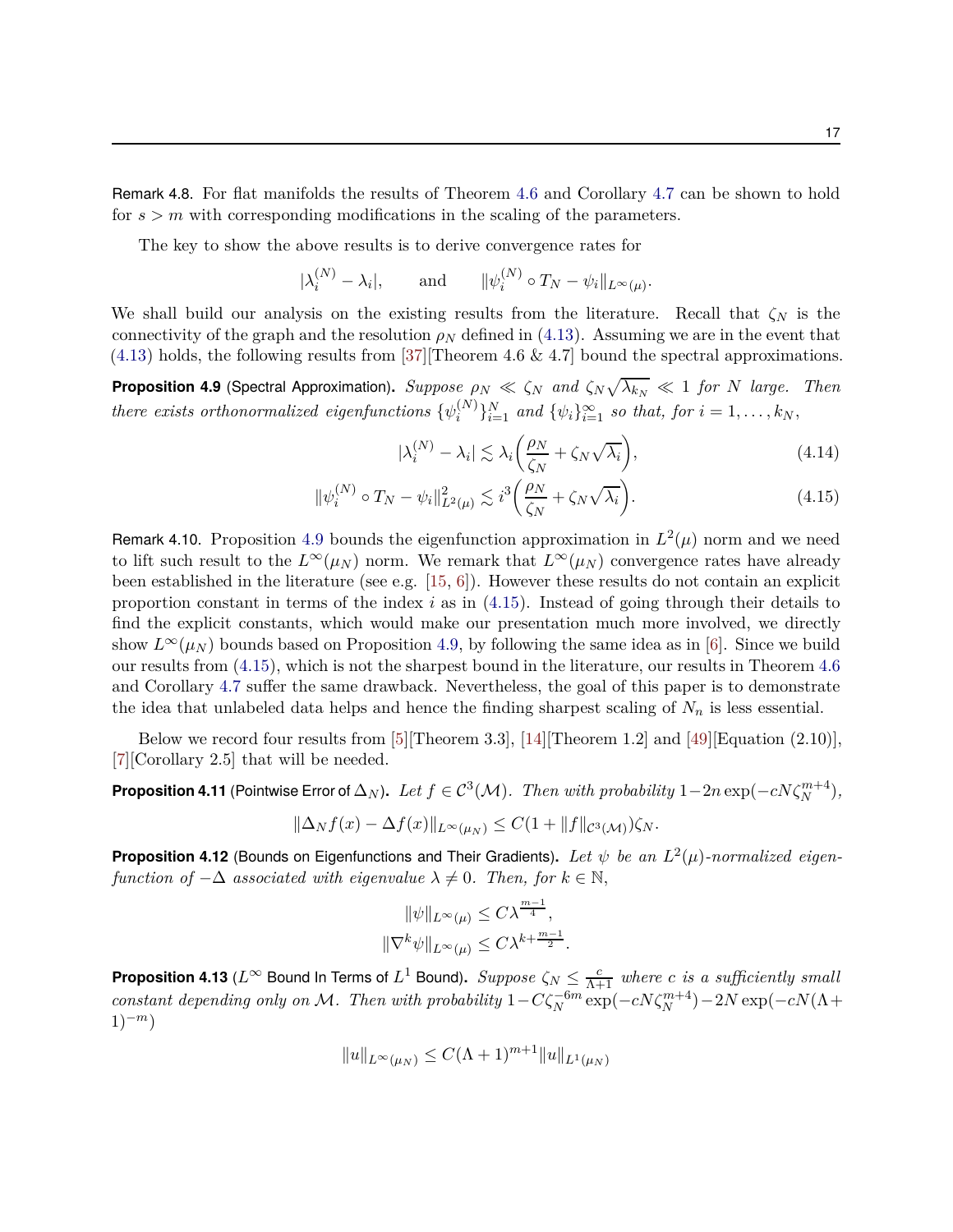$for \ all \ u \in L^2(\mu_N) \ with \ \lambda_u < \Lambda, \ where$ 

<span id="page-17-0"></span>
$$
\lambda_u := \frac{\|\Delta_N u\|_{L^\infty(\mu_N)}}{\|u\|_{L^\infty(\mu_N)}}.
$$
\n(4.16)

Notice that the high probability condition is satisfied only if

$$
\zeta_N^{-6m} \exp(-cN\zeta_N^{m+4}) - 2N \exp(-cN(\Lambda + 1)^{-m}) \to 0
$$

and this requires some care in setting the scaling of  $\zeta_N$  and  $k_N$ . In particular a sufficient condition for  $\zeta_N$  is  $\zeta_N \gtrsim N^{-\frac{1}{m+4+\delta}}$  for an arbitrarily small  $\delta > 0$ . On the other hand the condition for  $\Lambda$  reduces to the scaling of  $k_N$ . Indeed if  $u = \psi_i^{(N)}$  $\lambda_i^{(N)}$ , then  $\lambda_u = \lambda_i^{(N)}$  $i^{(N)}$  and therefore  $\Lambda$  can be chosen as a multiple of  $\lambda_i$  given the spectral approximation in Proposition [4.9.](#page-16-0) We will show that the same choice of  $\Lambda$ suffices when  $u = \psi_i^{(N)} - \psi_i$ . Since we are interested in bounding the first  $k_N$  eigenfunctions, we can set  $\Lambda$  to be multiple of  $\lambda_{K_N}$ . Therefore in order to make  $2N \exp(-cN(\Lambda + 1)^{-m}) \ll 1$ , it is sufficient to have  $\lambda_{k_N} \leq N^{\frac{1-\delta}{m}}$ , i.e., if  $k_N \leq N^{\frac{1-\delta}{2}}$  by Weyl's law. Therefore we should keep the following in mind when we set the scaling later

<span id="page-17-2"></span>
$$
N^{-\frac{1}{m+4+\delta}} \lesssim \zeta_N, \qquad k_N \lesssim N^{\frac{1-\delta}{m}}, \qquad \zeta_N k_N^{\frac{2}{m}} \lesssim 1,\tag{4.17}
$$

where the third requirement corresponds to the condition that  $\zeta_N(\Lambda + 1) \leq c$ .

Now we are ready to show the  $L^{\infty}(\mu_N)$  bound of eigenfunction approximations.

<span id="page-17-1"></span>**Lemma 4.14.** *Under the same conditions and the intersection of the high probability events as in Propositions* [4.9](#page-16-0) and [4.13](#page-16-3) we have, for  $i = 1, \ldots, k_N$ ,

$$
\|\psi_i^{(N)} \circ T_N - \psi_i\|_{L^\infty(\mu)} \lesssim \lambda_i^{m+1} i^{\frac{3}{2}} \sqrt{\frac{\rho_N}{\zeta_N} + \zeta_N \sqrt{\lambda_i}}.
$$

*Proof.* We will first modify the  $L^2(\mu)$ -bound [\(4.15\)](#page-16-2) to an  $L^2(\mu)$ -bound using the regularity of eigenfunctions of  $-\Delta$ , which is then lifted to an  $L^{\infty}(\mu_N)$ -bound using Proposition [4.11](#page-16-4) and [4.13.](#page-16-3) Finally we use regularity of the eigenfuctions again to transfer the  $L^{\infty}(\mu_N)$ -bound to an  $L^{\infty}(\mu)$ bound. To start, we notice that the transport  $T_N$  induces a partition of M by the sets  $\{U_i =$  $T_N^{-1}(\{X_i\})\}_{i=1}^N$ . Furthermore, the measure preserving property gives  $\mu(U_i) = \frac{1}{N}$  and Proposition [4.5](#page-14-1) implies that  $U_i \subset B_{\mathcal{M}}(X_i, \rho_N)$ . We then have

$$
\begin{aligned} \|\psi_i^{(N)} - \psi_i\|_{L^2(\mu_N)}^2 &= \frac{1}{N} \sum_{i=1}^N |\psi_i^{(N)}(X_i) - \psi_i(X_i)|^2 = \sum_{i=1}^N \int_{U_i} |\psi_i^{(N)}(X_i) - \psi_i(X_i)|^2 d\mu(x) \\ &\le \sum_{i=1}^N \int_{U_i} 2|\psi_i^{(N)}(X_i) - \psi_i(x)|^2 + 2|\psi_i(x) - \psi_i(X_i)|^2 d\mu(x), \end{aligned}
$$

where

$$
\int_{U_i} |\psi_i(x) - \psi_i(X_i)|^2 d\mu(x) \leq \frac{1}{N} \|\nabla \psi_i\|_{\infty}^2 \rho_N^2.
$$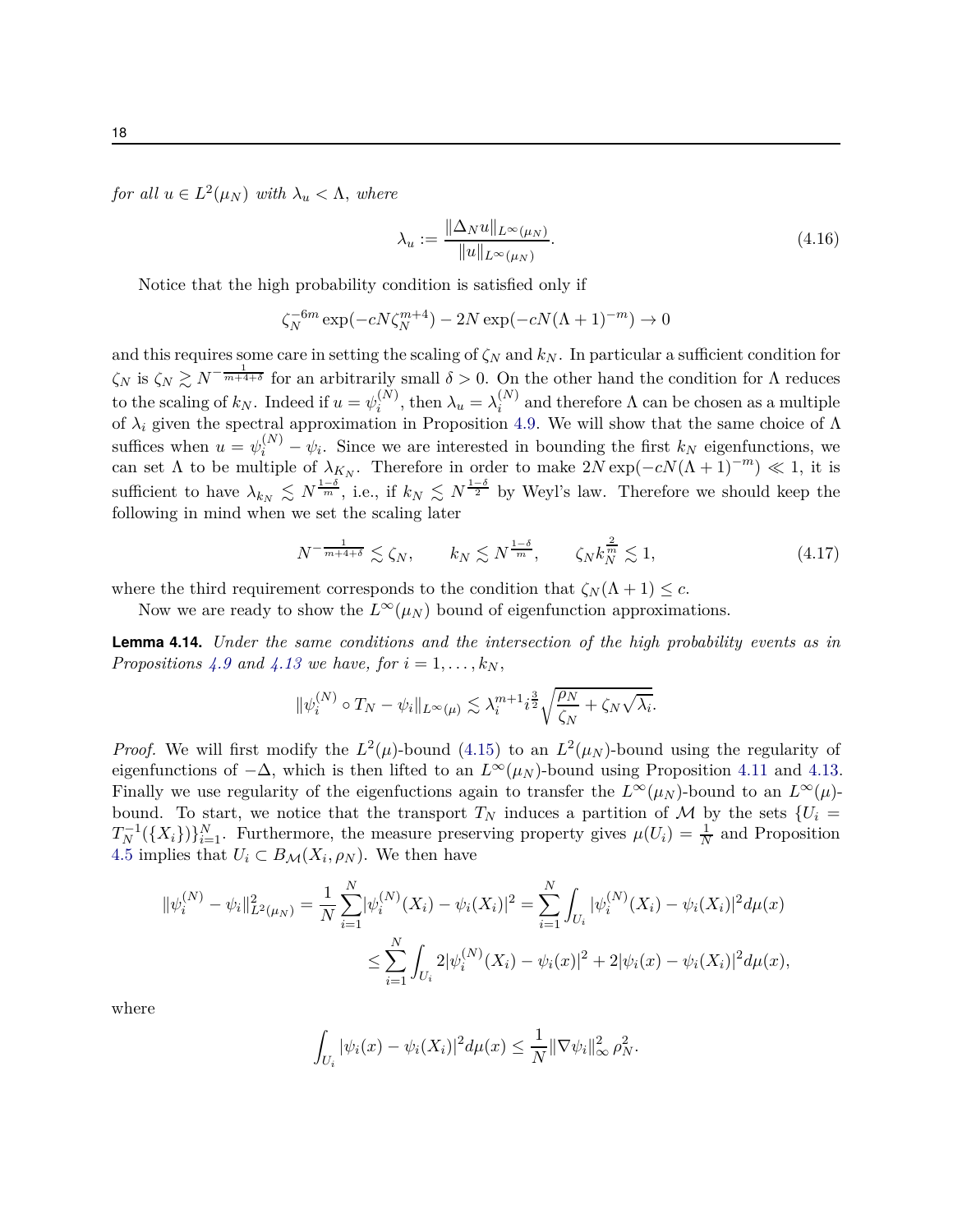Hence by Proposition [4.12](#page-16-1) and Weyl's law

$$
\|\psi_i^{(N)} - \psi_i\|_{L^2(\mu_N)}^2 \le 2\|\psi_i^{(N)} \circ T_N - \psi_i\|_{L^2(\mu)}^2 + C i^{\frac{m+1}{m}} \rho_N^2.
$$

Since  $i^{\frac{m}{m+1}}\rho_N^2$  is of higher order than [\(4.15\)](#page-16-2), we conclude that

<span id="page-18-0"></span>
$$
\|\psi_i^{(N)} - \psi_i\|_{L^2(\mu_N)}^2 \lesssim i^3 \left(\frac{\rho_N}{\zeta_N} + \zeta_N \sqrt{\lambda_i}\right). \tag{4.18}
$$

Now let  $g = \psi_i^{(N)} - \tilde{\psi}_i$  with  $\tilde{\psi}_i = \psi_i|_{\{X_1, \dots, X_N\}}$ . We have by Proposition [4.11](#page-16-4)

$$
\|\Delta_N g\|_{L^{\infty}(\mu_N)} \leq \|\Delta_N \psi_i^{(N)} - \Delta \psi_i\|_{L^{\infty}(\mu_N)} + \|\Delta \psi_i - \Delta_N \tilde{\psi}_i\|_{L^{\infty}(\mu_N)} \n\leq \|\lambda_i^{(N)} \psi_i^{(N)} - \lambda_i \psi_i\|_{L^{\infty}(\mu_N)} + C(1 + \|\psi_i\|_{C^3(\mathcal{M})})\zeta_N \n\leq \lambda_i^{(N)} \|\psi_i^{(N)} - \psi_i\|_{L^{\infty}(\mu_N)} + |\lambda_i^{(N)} - \lambda_i| \|\psi_i\|_{L^{\infty}(\mu_N)} + C(1 + \|\psi_i\|_{C^3(\mathcal{M})})\zeta_N \n\leq \lambda_i^{(N)} \|g\|_{L^{\infty}(\mu_N)} + C\lambda_i^{\frac{m+5}{2}} \left(\frac{\rho_N}{\zeta_N} + \zeta_N\right),
$$

where we have used  $(4.14)$  and Proposition [4.12](#page-16-1) in the last step. Therefore recalling the definition in  $(4.16)$ , we have

$$
\lambda_g \leq \lambda_i^{(N)} + C \|g\|_{L^\infty(\mu_N)}^{-1} \lambda_i^{\frac{m+5}{2}} \left(\frac{\rho_N}{\zeta_N} + \zeta_N\right).
$$

If  $\lambda_g \geq \lambda_i^{(N)} + 1$ , then we have

$$
||g||_{L^{\infty}(\mu)} \leq C\lambda_i^{\frac{m+5}{2}} \left(\frac{\rho_N}{\zeta_N} + \zeta_N\right). \tag{4.19}
$$

Otherwise if  $\lambda_g \leq \lambda_i^{(N)} + 1$ , then Proposition [4.13](#page-16-3) and [\(4.18\)](#page-18-0) implies

$$
||g||_{L^{\infty}(\mu_{N})} \leq C\Big[\lambda_i^{(N)} + 1\Big]^{m+1} ||g||_{L^1(\mu_N)} \leq C\lambda_i^{m+1} ||g||_{L^2(\mu_N)} \leq C\lambda_i^{m+1} i^{\frac{3}{2}} \sqrt{\frac{\rho_N}{\zeta_N} + \zeta_N \sqrt{\lambda_i}}, \quad (4.20)
$$

where we have used the fact that  $\lambda_i^{(N)} \leq C \lambda_i$  and  $||g||_{L^1(\mu_N)} \leq ||g||_{L^2(\mu_N)}$ . Comparing [\(4.20\)](#page-18-1) with [\(4.19\)](#page-18-2), we see that the error in [\(4.20\)](#page-18-1) dominates. To finish, we need again to lift the  $L^{\infty}(\mu_N)$ -bound to a  $L^{\infty}(\mu)$ -bound using regularity of the  $\psi_i$ 's. Notice that

$$
\begin{split} \|\psi_i^{(N)} \circ T_N - \psi_i\|_{L^{\infty}(\mu)} &= \max_{1 \le j \le N} \sup_{x \in U_j} |\psi_i^{(N)} \circ T_N(x) - \psi_i(x)| \\ &\le \max_{1 \le j \le N} \sup_{x \in U_j} \left( |\psi_i^{(N)}(X_j) - \psi_i(X_j)| + |\psi_i(X_j) - \psi_i(x)| \right) \\ &\le \|\psi_i^{(N)} - \psi_i\|_{L^{\infty}(\mu_N)} + \|\nabla \psi_i\|_{L^{\infty}(\mu)} \rho_N \\ &\le \lambda_i^{m+1} i^{\frac{3}{2}} \sqrt{\frac{\rho_N}{\zeta_N} + \zeta_N \sqrt{\lambda_i}}, \end{split}
$$

where in the last step  $\|\nabla \psi_i\|_{L^\infty(\mu)}\rho_N$  is a higher order term that we drop.

<span id="page-18-2"></span><span id="page-18-1"></span> $\Box$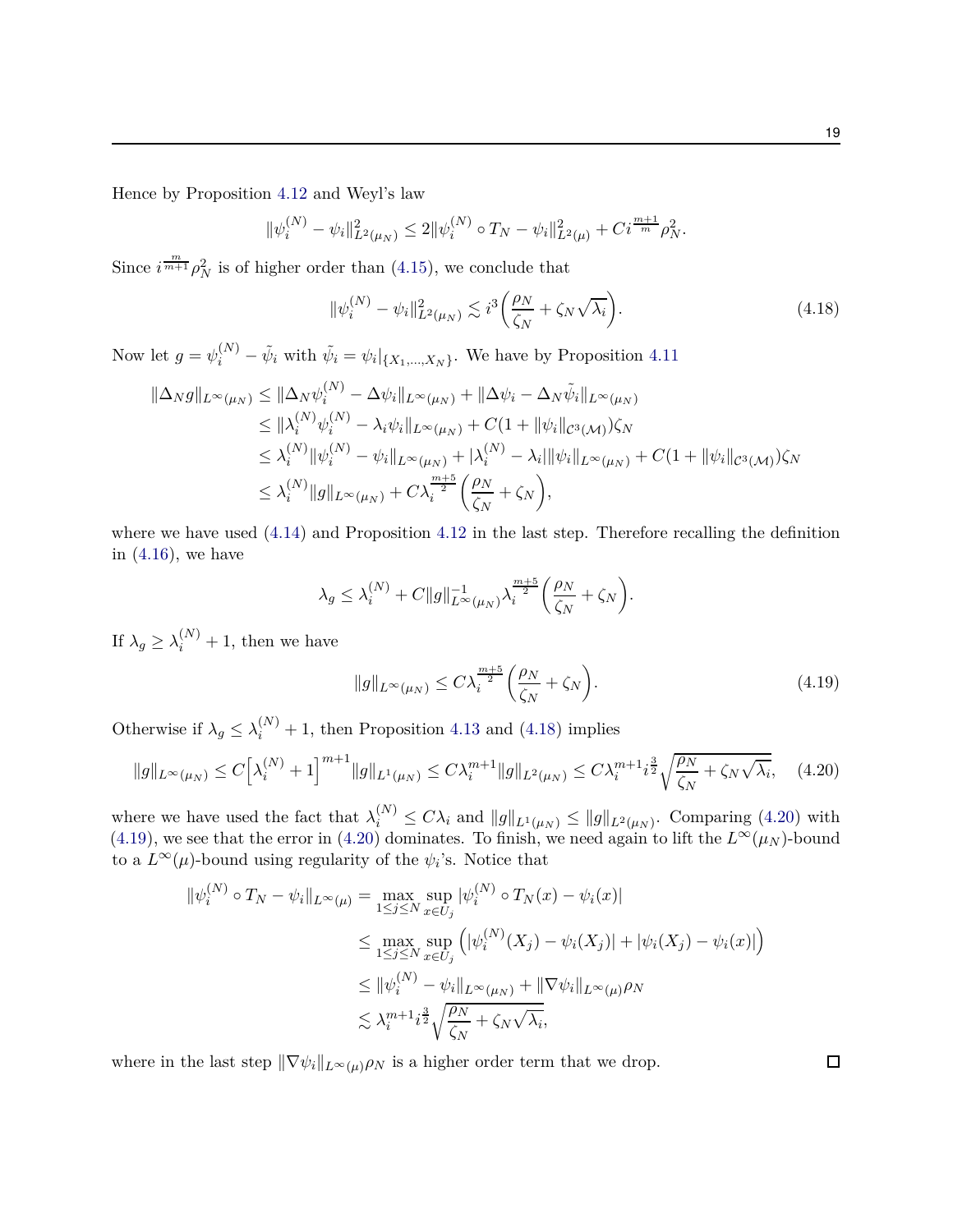Now we are finally ready to show the  $L^{\infty}(\mu)$  convergence of  $W_n^{\mathcal{M}}$  towards  $W^{\mathcal{M}}$ .

*Proof of Theorem [4.6.](#page-15-0)* Recall that

$$
W_n^{\mathcal{M}} = \sum_{i=1}^{k_N} \left[ 1 + \lambda_i^{(N)} \right]^{-\frac{s}{2}} \xi_i \psi_i^{(N)} \circ T_N,
$$
  

$$
W^{\mathcal{M}} = \sum_{i=1}^{\infty} (1 + \lambda_i)^{-\frac{s}{2}} \xi_i \psi_i.
$$

Consider two intermediate quantities:

<span id="page-19-0"></span>
$$
\widetilde{W}_n^{\mathcal{M}} = \sum_{i=1}^{k_N} (1 + \lambda_i)^{-\frac{s}{2}} \xi_i \psi_i^{(N)} \circ T_N,
$$
  

$$
\widehat{W}_n^{\mathcal{M}} = \sum_{i=1}^{k_N} (1 + \lambda_i)^{-\frac{s}{2}} \xi_i \psi_i.
$$

By the triangle inequality,

$$
\mathbb{E}_{\xi} \|W_n^{\mathcal{M}} - W^{\mathcal{M}}\|_{L^{\infty}(\mu)}^2 \leq \mathbb{E}_{\xi} \Big( \|W_n^{\mathcal{M}} - \widetilde{W}_n^{\mathcal{M}}\|_{L^{\infty}(\mu)} + \|\widetilde{W}_n^{\mathcal{M}} - \widehat{W}_n^{\mathcal{M}}\|_{L^{\infty}(\mu)} + \|\widehat{W}_n^{\mathcal{M}} - W^{\mathcal{M}}\|_{L^{\infty}(\mu)} \Big)^2 \leq 3 \Big( \mathbb{E}_{\xi} \|W_n^{\mathcal{M}} - \widetilde{W}_n^{\mathcal{M}}\|_{L^{\infty}(\mu)}^2 + \mathbb{E}_{\xi} \|\widetilde{W}_n^{\mathcal{M}} - \widehat{W}_n^{\mathcal{M}}\|_{L^{\infty}(\mu)}^2 + \mathbb{E}_{\xi} \|\widehat{W}_n^{\mathcal{M}} - W^{\mathcal{M}}\|_{L^{\infty}(\mu)}^2 \Big),
$$

so it suffices to bound each term. First, by Proposition [4.12](#page-16-1) and Weyl's law,

$$
\mathbb{E}_{\xi} \|\widehat{W}_{n}^{\mathcal{M}} - W^{\mathcal{M}}\|_{L^{\infty}(\mu)}^{2} \leq \mathbb{E}_{\xi} \left[ \sum_{i=k_{N}+1}^{\infty} \sum_{j=k_{N}+1}^{\infty} (1+\lambda_{i})^{-\frac{s}{2}} (1+\lambda_{j})^{-\frac{s}{2}} |\xi_{i}| |\xi_{j}| \|\psi_{i}\|_{L^{\infty}(\mu)} \|\psi_{j}\|_{L^{\infty}(\mu)} \right]
$$
  

$$
\lesssim \sum_{i=k_{N}+1}^{\infty} \sum_{j=k_{N}+1}^{\infty} (1+\lambda_{i})^{-\frac{s}{2}} (1+\lambda_{j})^{-\frac{s}{2}} \lambda_{i}^{\frac{m-1}{4}} \lambda_{j}^{\frac{m-1}{4}}
$$
  

$$
= \left[ \sum_{i=k_{N}+1}^{\infty} (1+\lambda_{i})^{-\frac{s}{2}} \lambda_{i}^{\frac{m-1}{4}} \right]^{2} \lesssim \left[ \int_{k_{N}}^{\infty} x^{\frac{-2s+m-1}{2m}} dx \right]^{2} \lesssim k_{N}^{\frac{-2s+3m-1}{m}}.
$$
 (4.21)

Similarly,

$$
\mathbb{E}_{\xi}\|W_n^{\mathcal{M}}-\widetilde{W}_n^{\mathcal{M}}\|_{L^{\infty}(\mu)}^2\lesssim \left[\sum_{i=1}^{k_N}\Bigl|\Bigl[1+\lambda_i^{(N)}\Bigr]^{-\frac{s}{2}}-\Bigl[1+\lambda_i\Bigr]^{-\frac{s}{2}}\Bigr|\|\psi_i^{(N)}\circ T_N\|_{L^{\infty}(\mu)}\right]^2.
$$

By Lipschitz continuity of  $x^{-s/2}$  on  $[1, \infty)$  and  $(4.14)$ , for  $i = 1, \ldots, k_N$ ,

$$
\left| \left[ 1 + \lambda_i^{(N)} \right]^{-\frac{s}{2}} - \left[ 1 + \lambda_i \right]^{-\frac{s}{2}} \right| \le \left[ (1 + \lambda_i^{(N)}) \wedge (1 + \lambda_i) \right]^{-\frac{s}{2} - 1} \left| \lambda_i^{(N)} - \lambda_i \right|
$$
  

$$
\lesssim \left[ (1 + \lambda_i^{(N)}) \wedge (1 + \lambda_i) \right]^{-\frac{s}{2} - 1} \lambda_i \left( \frac{\rho_N}{\zeta_N} + \zeta_N \sqrt{\lambda_i} \right)
$$
  

$$
\lesssim \lambda_i^{-\frac{s}{2}} \left( \frac{\rho_N}{\zeta_N} + \zeta_N \sqrt{\lambda_i} \right).
$$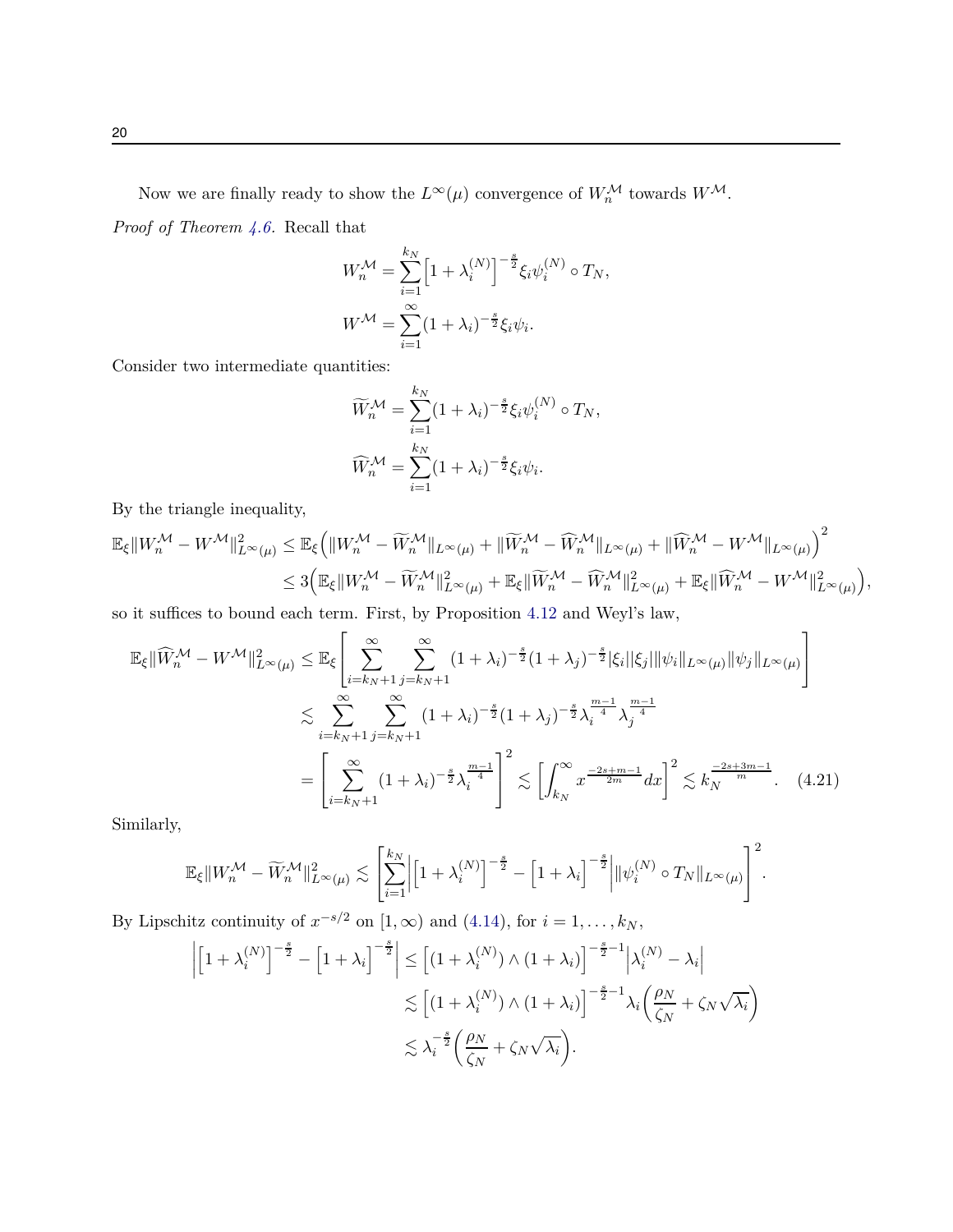By  $(4.15)$ , if we choose  $k_N$  so that

<span id="page-20-2"></span><span id="page-20-0"></span>
$$
k_N^3 \left(\frac{\rho_N}{\zeta_N} + \zeta_N \sqrt{\lambda_{k_N}}\right) \ll 1,\tag{4.22}
$$

then we have, for  $i = 1, \ldots, k_N$ ,

$$
\|\psi_i^{(N)} \circ T_N\|_{L^{\infty}(\mu)} \le \|\psi_i^{(N)} \circ T_N - \psi_i\|_{L^{\infty}(\mu)} + \|\psi_i\|_{L^{\infty}(\mu)} \lesssim \lambda_i^{\frac{m-1}{4}}.
$$

Therefore

$$
\mathbb{E}_{\xi} \| W_n^{\mathcal{M}} - \widetilde{W}_n^{\mathcal{M}} \|_{L^{\infty}(\mu)}^2 \lesssim \left[ \sum_{i=1}^{k_N} \lambda_i^{-\frac{s}{2}} \left( \frac{\rho_N}{\zeta_N} + \zeta_N \sqrt{\lambda_i} \right) \lambda_i^{\frac{m-1}{4}} \right]^2 \lesssim \left( \frac{\rho_N}{\zeta_N} + \zeta_N \sqrt{\lambda_{k_N}} \right)^2, \tag{4.23}
$$

where we have used that  $\lambda_i^{\frac{-2s+m-1}{4}}$  is summable for  $s > \frac{3}{2}m - \frac{1}{2}$  $\frac{1}{2}$ . Lastly, by Lemma [4.14,](#page-17-1)

$$
\mathbb{E}_{\xi} \|\widetilde{W}_{n}^{\mathcal{M}} - \widehat{W}_{n}^{\mathcal{M}}\|_{L^{\infty}(\mu)}^{2} \lesssim \left[\sum_{i=1}^{k_{N}} (1 + \lambda_{i})^{-\frac{s}{2}} \|\psi_{i}^{(N)} \circ T_{N} - \psi_{i}\|_{L^{\infty}(\mu)}\right]^{2}
$$

$$
\lesssim \left[\sum_{i=1}^{k_{N}} (1 + \lambda_{i})^{-\frac{s}{2}} \lambda_{i}^{m+1} i^{\frac{3}{2}} \sqrt{\frac{\rho_{N}}{\zeta_{N}} + \zeta_{N} \sqrt{\lambda_{i}}}\right]^{2}
$$

$$
\lesssim \left[1 \vee k_{N}^{\frac{-2s+9m+5}{m}}\right] \left(\frac{\rho_{N}}{\zeta_{N}} + \zeta_{N}\right). \tag{4.24}
$$

Combining [\(4.21\)](#page-19-0), [\(4.23\)](#page-20-0), [\(4.24\)](#page-20-1), we have

<span id="page-20-3"></span><span id="page-20-1"></span>
$$
\mathbb{E}_{\xi} \|W_n^{\mathcal{M}} - W^{\mathcal{M}}\|_{L^{\infty}(\mu)}^2 \lesssim k_N^{\frac{-2s+3m-1}{m}} + \left[1 \vee k_N^{\frac{-2s+9m+5}{m}}\right] \left(\frac{\rho_N}{\zeta_N} + \zeta_N\right). \tag{4.25}
$$

Now we will set *ζ<sup>N</sup>* and *k<sup>N</sup>* based on the dimension *m* and the smoothness parameter *s*.

**Case 1:**  $s \leq \frac{9}{2}m + \frac{5}{2}$  $\frac{5}{2}$ . Let  $\delta > 0$  be arbitrary and set

$$
\begin{cases} \zeta_N \asymp N^{-\frac{1}{m+4+\delta}} (\log N)^{\frac{p_m}{2}}, & k_N \asymp N^{\frac{1}{(m+4+\delta)(6+\frac{6}{m})}} (\log N)^{-\frac{mp_m}{12m+12}}, & m \le 4, \\ \zeta_N \asymp N^{-\frac{1}{2m}} (\log N)^{\frac{p_m}{2}}, & k_N \asymp N^{\frac{1}{12m+12}} (\log N)^{-\frac{mp_m}{12m+12}}, & m \ge 5. \end{cases}
$$

One can check that the conditions in [\(4.17\)](#page-17-2) and [\(4.22\)](#page-20-2) are satisfied and we get

$$
\mathbb{E}_\xi\|W_n^\mathcal{M} - W^\mathcal{M}\|_{L^\infty(\mu)}^2 \lesssim \begin{cases} N^{-\frac{2s-3m+1}{(m+4+\delta)(6m+6)}} (\log N)^{\frac{pm(2s-3m+1)}{12m+12}}, & m \leq 4, \\ N^{-\frac{2s-3m+1}{m(12m+12)}} (\log N)^{\frac{pm(2s-3m+1)}{12m+12}}, & m \geq 5. \end{cases}
$$

**Case 2:**  $s > \frac{9}{2}m + \frac{5}{2}$  $\frac{5}{2}$ . Now [\(4.25\)](#page-20-3) simplifies to

$$
\mathbb{E}_{\xi} \|W_n^{\mathcal{M}} - W^{\mathcal{M}}\|_{L^{\infty}(\mu)}^2 \lesssim k_N^{\frac{-2s+3m-1}{m}} + \left(\frac{\rho_N}{\zeta_N} + \zeta_N\right).
$$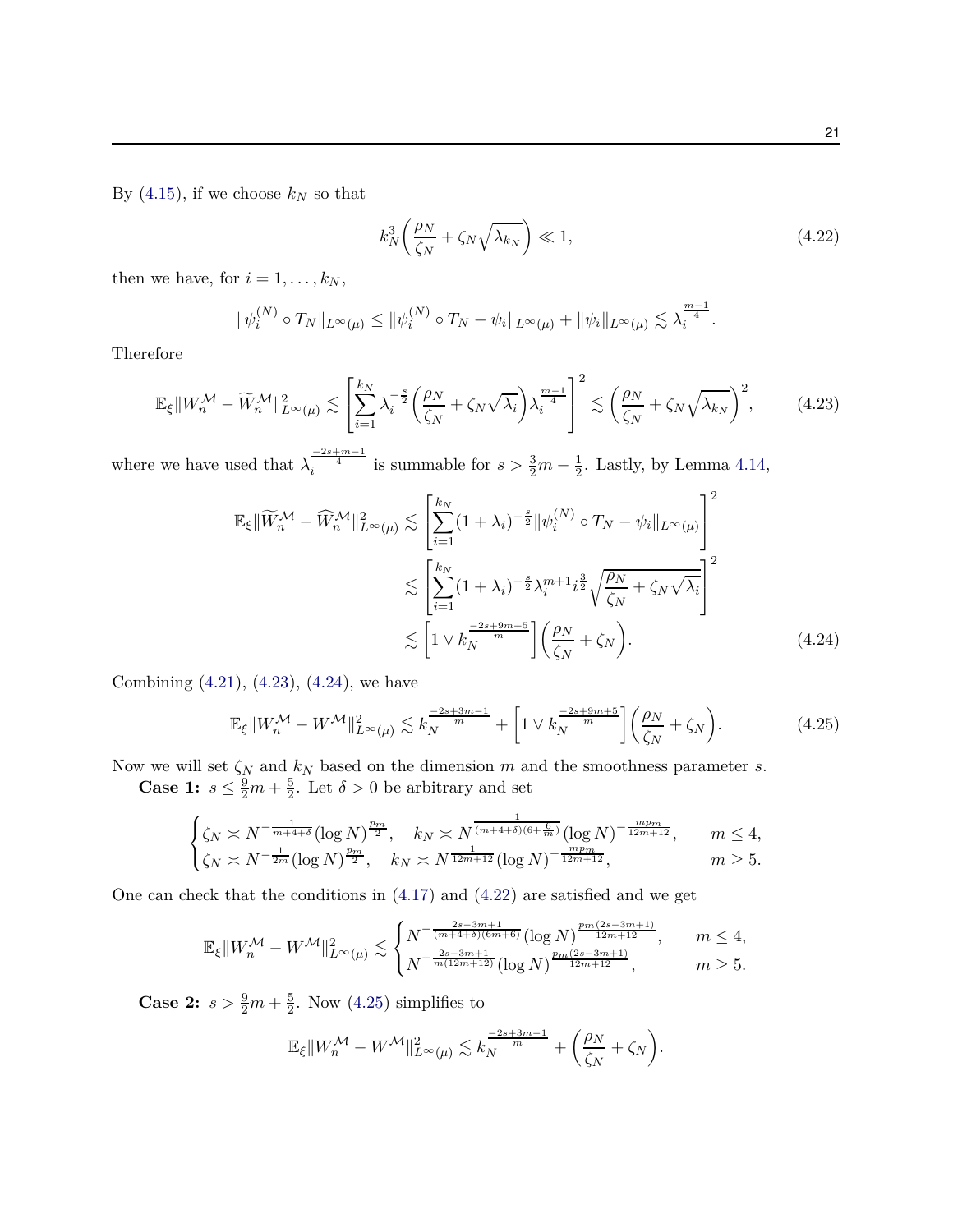Therefore by setting

$$
\begin{cases} \zeta_N \asymp N^{-\frac{1}{m+4+\delta}} (\log N)^{\frac{p_m}{2}}, & k_N \asymp N^{\frac{m}{(m+4+\delta)(2s-3m+1)}} (\log N)^{-\frac{mp_m}{4s-6m+2}}, & m \le 4, \\ \zeta_N \asymp N^{-\frac{1}{2m}} (\log N)^{\frac{p_m}{2}}, & k_N \asymp N^{\frac{1}{4s-6m+2}} (\log N)^{-\frac{mp_m}{4s-6m+2}}, & m \ge 5, \end{cases}
$$

we have

$$
\mathbb{E}_\xi\|W_n^\mathcal{M} - W^\mathcal{M}\|_{L^\infty(\mu)}^2 \lesssim \begin{cases} N^{-\frac{1}{m+4+\delta}}(\log N)^{\frac{p_m}{2}}, & m \leq 4,\\ N^{-\frac{1}{2m}}(\log N)^{\frac{p_m}{2}}, & m \geq 5. \end{cases}
$$

Again one can check that the conditions in [\(4.17\)](#page-17-2) and [\(4.22\)](#page-20-2) are satisfied. This finishes the proof.

 $\Box$ 

### <span id="page-21-0"></span>**4.4 Putting Everything Together**

Now we are ready to prove Theorem [2.1.](#page-6-0)

*Proof of Theorem [2.1.](#page-6-0)* By Subsection [4.1,](#page-9-1) it suffices to show that

$$
\mathbb{E}_X \mathbb{E}_{f_0} \Pi_n^{\mathcal{M}}(f \in \mathcal{I}(L^{\infty}(\mu_{N_n})) : ||f - f_0||_n \geq M_n \varepsilon_n \, | \, \mathcal{X}_{N_n}, \mathcal{Y}_n) \xrightarrow{n \to \infty} 0,
$$

with the said  $\varepsilon_n$ . Let  $A_n$  be the high probability event in Corollary [4.7.](#page-15-1) Denote  $F_n(\mathcal{X}_{N_n}, \mathcal{Y}_n) :=$  $\Pi_n^{\mathcal{M}}(f \in \mathcal{I}(L^{\infty}(\mu_{N_n})) : ||f - f_0||_n \geq M_n \varepsilon_n \, | \, \mathcal{Y}_n)$ . We have

$$
\mathbb{E}_X \mathbb{E}_{f_0} F_n(\mathcal{X}_{N_n}, \mathcal{Y}_n) = \mathbb{E}_X [\mathbb{E}_{f_0} F_n(\mathcal{X}_{N_n}, \mathcal{Y}_n)] \mathbf{1}_{A_n} + \mathbb{E}_X [\mathbb{E}_{f_0} F_n(\mathcal{X}_{N_n}, \mathcal{Y}_n)] \mathbf{1}_{A_n^c}.
$$

Since  $F_n(\mathcal{X}_{N_n}, \mathcal{Y}_n) \leq 1$ , the second term is upper bounded by  $\mathbb{P}_X(A_n^c) \to 0$ . It then suffices to show  $\mathbb{E}_{f_0} F_n(\mathcal{X}_{N_n}, \mathcal{Y}_n) \to 0$  in the event of  $A_n$ . By Corollary [4.7](#page-15-1) we can have  $10\mathbb{E}_{\xi} ||W_n^{\mathcal{M}} - W^{\mathcal{M}}||_{L^{\infty}(\mu)}^2 \leq$  $n^{-1}$  if we set a large enough proportion constant for  $N_n$ . This together with Theorem [4.4](#page-12-2) and [\[44\]](#page-25-12)[Theorem 2.2] implies that there exists sets  $B_n \subset \mathcal{I}(L^{\infty}(\mu_{N_n}))$  (by taking the intersection of the sets  $B_n$  in Theorem [4.4](#page-12-2) and  $\mathcal{I}(L^{\infty}(\mu_{N_n})))$  so that, for the same  $\varepsilon_n$  in the theorem statement,

$$
\log N(6\varepsilon_n, B_n, \|\cdot\|_{L^{\infty}(\mu)}) \leq 24Cn\varepsilon_n^2,
$$
  

$$
\pi_n^{\mathcal{M}}(B_n^c) \leq e^{-4Cn\varepsilon_n^2},
$$
  

$$
\pi_n^{\mathcal{M}}(\|w - \Phi^{-1}(f_0)\|_{L^{\infty}(\mu)} < 4\varepsilon_n) \geq e^{-4n\varepsilon_n^2},
$$

where  $\pi_n^{\mathcal{M}} = \mathcal{L}(W_n^{\mathcal{M}})$ .

**Case 1: Regression**. In the regression case, since  $\Phi$  is the identity, we have  $\Pi_n^{\mathcal{M}} = \pi_n^{\mathcal{M}}$  and the above three conditions are true with  $\pi_n^{\mathcal{M}}$  replaced by  $\Pi_n^{\mathcal{M}}$ . Furthermore, since  $\|\cdot\|_n$  is upper bounded by  $\|\cdot\|_{L^{\infty}(\mu)}$ , the above conditions remain true for the empirical norm. This together with the general results in [\[22\]](#page-24-6)[Section 8.3.2] proves the assertion.

**Case 2: Classification**. In the classification setting, by [\[22](#page-24-6)][Lemma 2.8] the average Kullback-Leibler divergence and variance in [\(3.5\)](#page-7-5) between the densities after applying the link function  $\Phi$ are upper bounded by a multiple of the empirical norm. In particular if we set  $\mathcal{B}_n = \Phi(B_n)$ , then the conditions in [\(3.2\)](#page-7-3), [\(3.3\)](#page-7-2) and [\(3.4\)](#page-7-4) hold, for a possibly different proportion constant for  $\varepsilon_n$ . Moreover, as discussed before, the root average square Hellinger distance  $d_n$  in [\(3.7\)](#page-8-1) is equivalent to the empirical norm. Hence the result follows by [\[24\]](#page-24-9)[Theorem 4]. $\Box$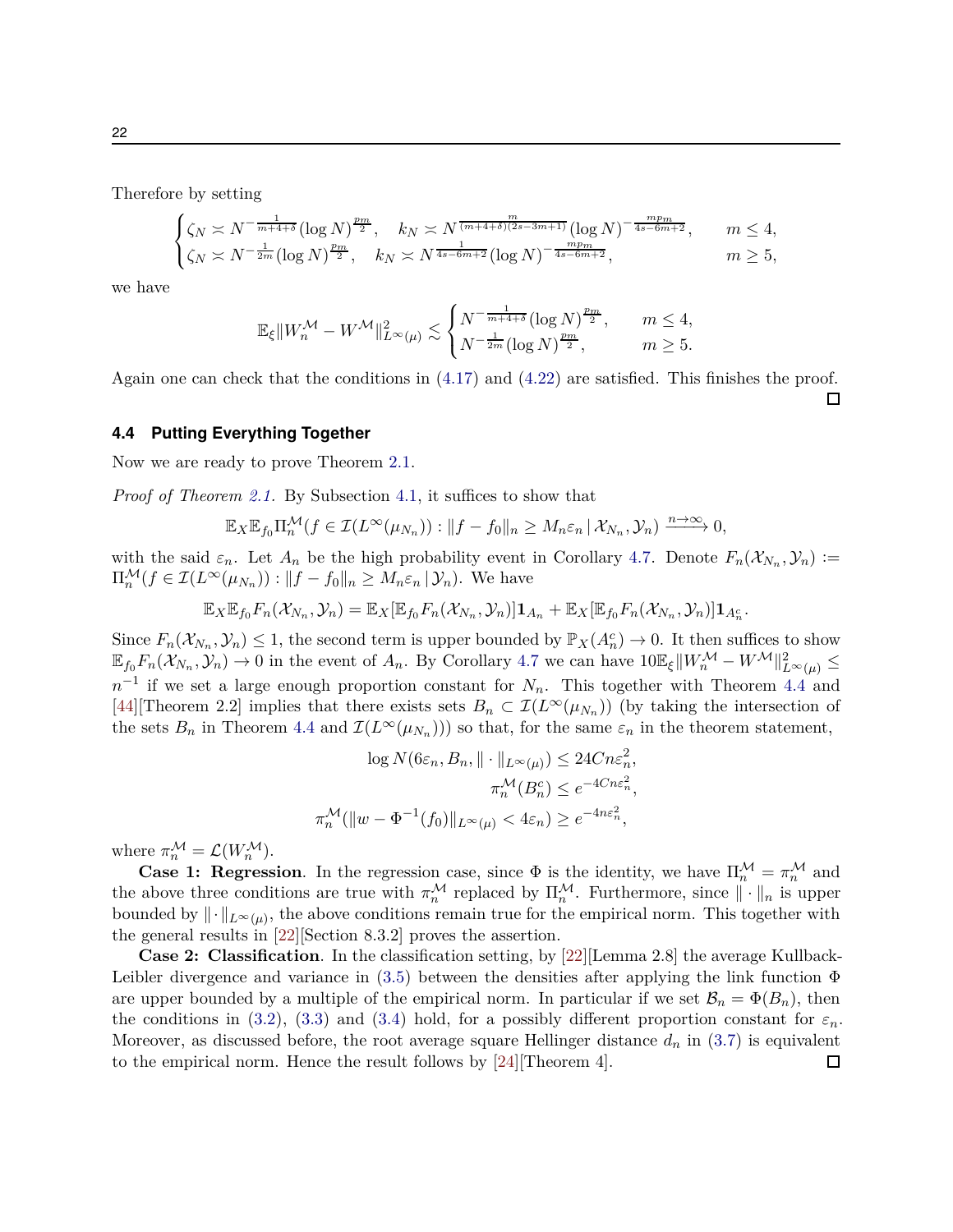# <span id="page-22-5"></span>**5 Discussion**

In this paper we have analyzed graph-based SSL using recent results on spectral convergence of graph Laplacians and standard Bayesian nonparametrics techniques. We show that, for a suitable choice of prior constructed with sufficiently many unlabeled data, the posterior contracts around the truth at a rate that is minimax optimal up to logarithmic factor. Our theory applies to both regression and classification.

We have assumed throughout that the  $X_i$ 's are uniformly distributed on  $M$ . Our results can be generalized to nonuniform positive density *q* with respect to the volume form. In such a case, the continuum field is the Gaussian measure  $\mathcal{N}(0, (I - \Delta_q))^{-s}$  where  $-\Delta_q := -\frac{1}{q}$  $\frac{1}{q}$ div $(q^2 \nabla)$  is a weighted Laplacian-Beltrami operator, for which spectral convergence results can be found in [\[19](#page-23-12)]. Since we do not have an explicit dependence of the proportion constant on the index *i* as in Proposition [4.9,](#page-16-0) we have chosen to present our result in the uniform case. However, similar conclusions should be expected to hold in the general case.

The Bayesian methodology we analyzed is inspired by popular existing graph-based optimization methods for SSL [\[2](#page-22-1), [51\]](#page-26-0). In order to achieve optimal contraction, the prior smoothness parameter needs to match the regularity of the truth, which is rarely available in applications. An important research direction stemming from our work is the development and analysis of adaptive Bayesian SSL methodologies that can achieve optimal contraction without a priori smoothness information. We expect that the existing results on adaptive estimation on manifolds [\[9\]](#page-23-3) and on large graphs [\[28\]](#page-24-5) will be an important stepping stone in this direction.

# **Acknowledgment**

Both authors are thankful for the support of NSF and NGA through the grant DMS-2027056. The work of DSA was also partially supported by the NSF Grant DMS-1912818/1912802.

#### **References**

- <span id="page-22-2"></span>[1] Mikhail Belkin and Partha Niyogi. Semi-supervised learning on riemannian manifolds. *Machine learning*, 56(1):209–239, 2004.
- <span id="page-22-1"></span>[2] Mikhail Belkin, Irina Matveeva, and Partha Niyogi. Regularization and semi-supervised learning on large graphs. In *International Conference on Computational Learning Theory*, pages 624–638. Springer, 2004.
- <span id="page-22-3"></span>[3] Andrea L Bertozzi, Bamdad Hosseini, Hao Li, Kevin Miller, and Andrew M Stuart. Posterior consistency of semi-supervised regression on graphs. *arXiv preprint arXiv:2007.12809*, 2020.
- <span id="page-22-0"></span>[4] Peter J Bickel, Bo Li, et al. Local polynomial regression on unknown manifolds. In *Complex datasets and inverse problems*, pages 177–186. Institute of Mathematical Statistics, 2007.
- <span id="page-22-6"></span>[5] Jeff Calder and Nicolas Garcia Trillos. Improved spectral convergence rates for graph Laplacians on epsilon-graphs and k-NN graphs. *arXiv preprint arXiv:1910.13476*, 2019.
- <span id="page-22-4"></span>[6] Jeff Calder, Nicolas Garcia Trillos, and Marta Lewicka. Lipschitz regularity of graph Laplacians on random data clouds. *arXiv preprint arXiv:2007.06679*, 2020.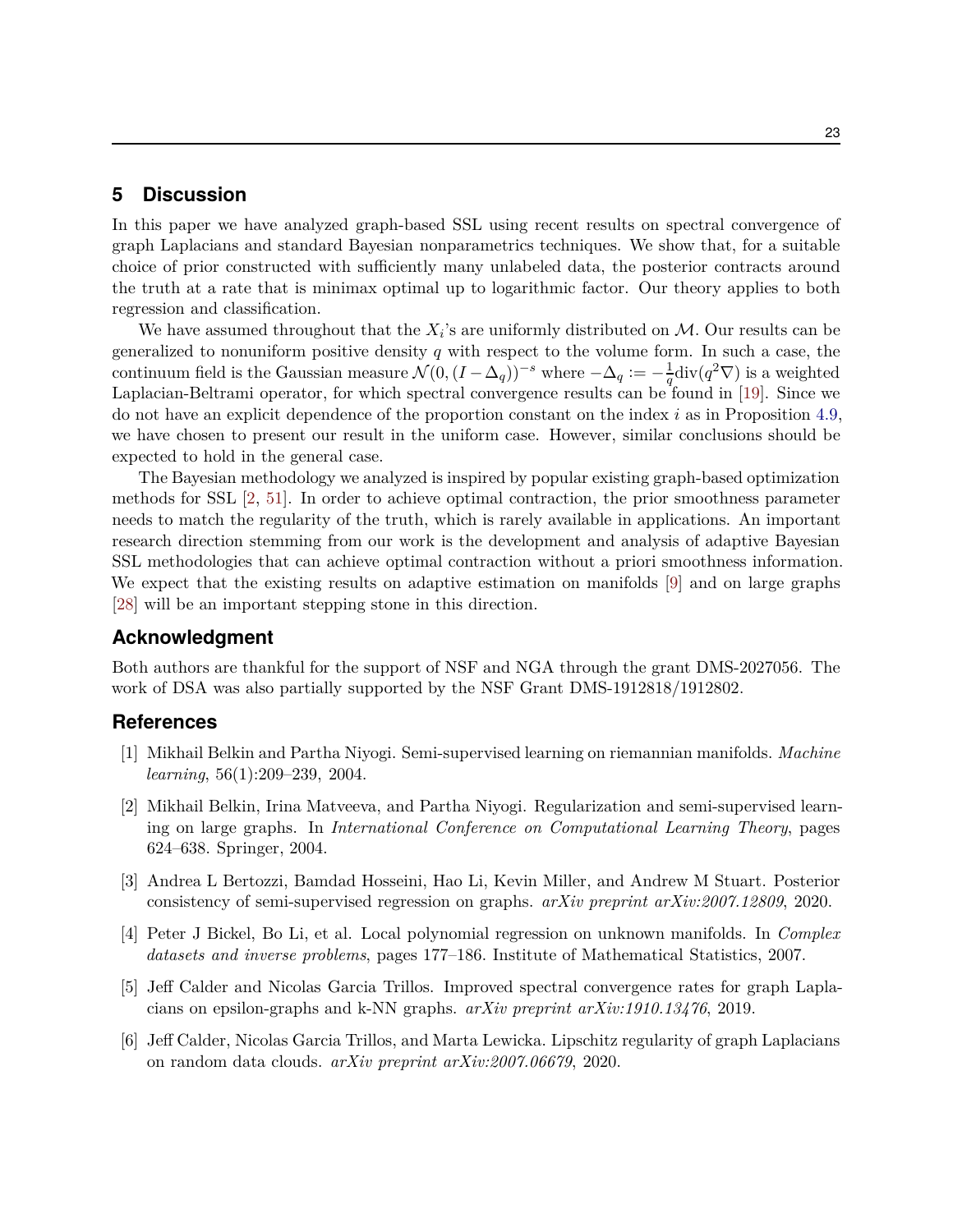- <span id="page-23-5"></span>[7] Jeff Calder, Dejan Slepčev, and Matthew Thorpe. Rates of convergence for Laplacian semisupervised learning with low labeling rates. *arXiv preprint arXiv:2006.02765*, 2020.
- <span id="page-23-9"></span>[8] Yaiza Canzani. Analysis on manifolds via the Laplacian. *Lecture Notes available at: http://www. math. harvard. edu/canzani/docs/Laplacian. pdf*, 2013.
- <span id="page-23-3"></span>[9] Ismaël Castillo, Gérard Kerkyacharian, and Dominique Picard. Thomas Bayes' walk on manifolds. *Probability Theory and Related Fields*, 158(3-4):665–710, 2014.
- <span id="page-23-4"></span>[10] O. Chapelle, B. Schölkopf, and A. Zien. Semi-supervised Learning. *Cambridge: MIT Press*, 519:103126, 2006.
- <span id="page-23-1"></span>[11] Jose A Costa and Alfred O Hero. Determining intrinsic dimension and entropy of highdimensional shape spaces. In *Statistics and Analysis of Shapes*, pages 231–252. Springer, 2006.
- <span id="page-23-10"></span>[12] Thierry Coulhon, Gerard Kerkyacharian, and Pencho Petrushev. Heat kernel generated frames in the setting of dirichlet spaces. *Journal of Fourier Analysis and Applications*, 18(5):995–1066, 2012.
- <span id="page-23-2"></span>[13] Fábio Gagliardi Cozman and Ira Cohen. Risks of semi-supervised learning: How unlabeled data can degrade performance of generative classifiers. *Semi-supervised learning*, 4:57–72, 2006.
- <span id="page-23-13"></span>[14] Harold Donnelly. Eigenfunctions of the laplacian on compact riemannian manifolds. *Asian Journal of Mathematics*, 10(1):115–126, 2006.
- <span id="page-23-7"></span>[15] D Dunson, Hau-Tieng Wu, and Nan Wu. Spectral convergence of graph Laplacian and Heat kernel reconstruction in  $L^\infty$  from random samples, 2019.
- <span id="page-23-11"></span>[16] David Eric Edmunds, Hans Triebel, Hans Triebel, Germany Mathematician, and Hans Triebel. *Function spaces, entropy numbers, differential operators*, volume 120. Cambridge University Press Cambridge, 1996.
- <span id="page-23-8"></span>[17] Ahmed El Alaoui, Xiang Cheng, Aaditya Ramdas, Martin J Wainwright, and Michael I Jordan. Asymptotic behavior of *Lp*-based Laplacian regularization in semi-supervised learning. In *Conference on Learning Theory*, pages 879–906, 2016.
- <span id="page-23-6"></span>[18] Nicolás García Trillos and Daniel Sanz-Alonso. Continuum limits of posteriors in graph Bayesian inverse problems. *SIAM Journal on Mathematical Analysis*, 50(4):4020–4040, 2018.
- <span id="page-23-12"></span>[19] Nicolás García Trillos, Moritz Gerlach, Matthias Hein, and Dejan Slepčev. Error estimates for spectral convergence of the graph Laplacian on random geometric graphs toward the Laplace– Beltrami operator. *Foundations of Computational Mathematics*, pages 1–61, 2019.
- <span id="page-23-0"></span>[20] Nicolás García Trillos, Daniel Sanz-Alonso, and Ruiyi Yang. Local regularization of noisy point clouds: Improved global geometric estimates and data analysis. *Journal of Machine Learning Research*, 20(136):1–37, 2019.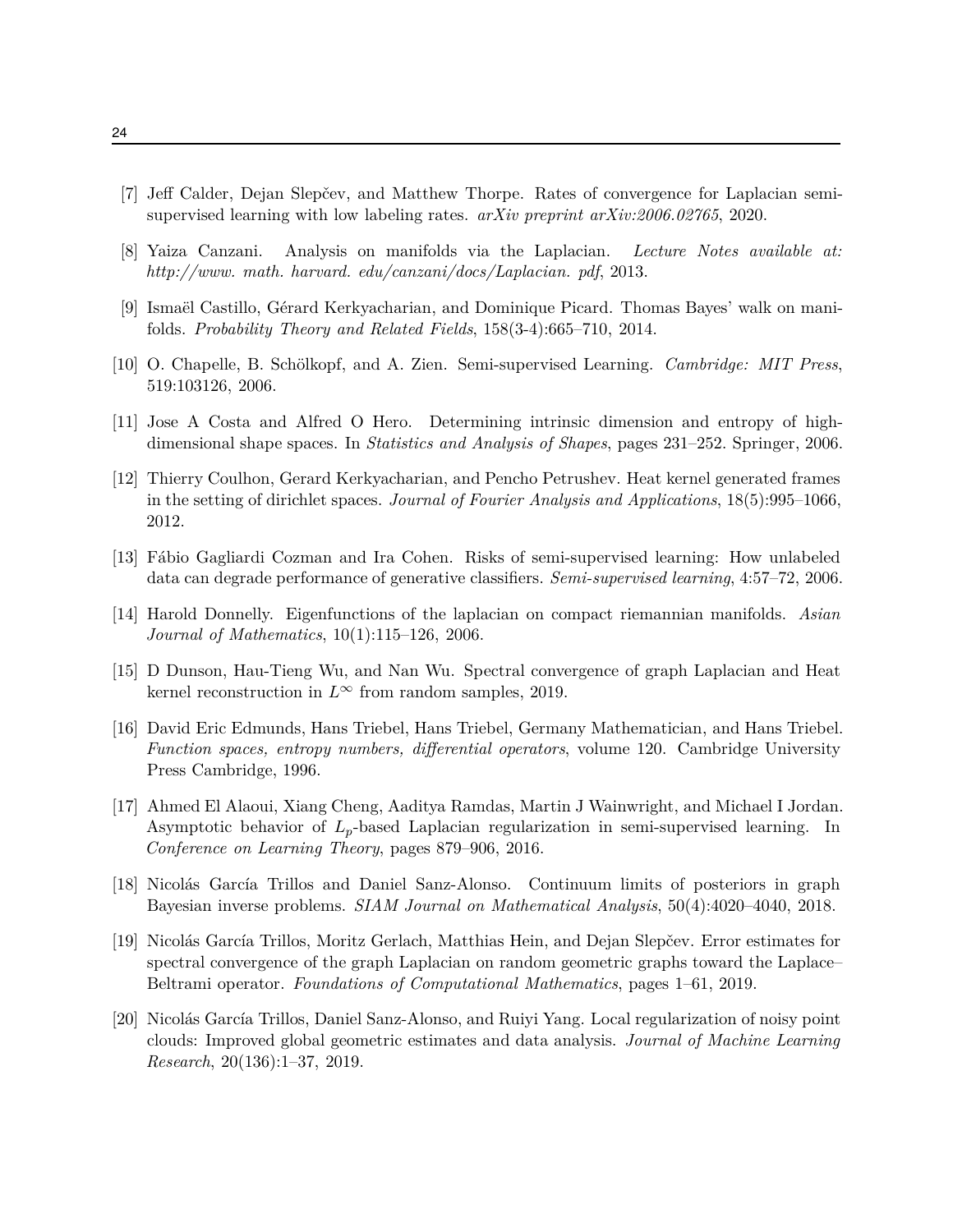- <span id="page-24-0"></span>[21] Nicolás García Trillos, Zachary Kaplan, Thabo Samakhoana, and Daniel Sanz-Alonso. On the consistency of graph-based Bayesian semi-supervised learning and the scalability of sampling algorithms. *Journal of Machine Learning Research*, 21(28):1–47, 2020.
- <span id="page-24-6"></span>[22] Subhashis Ghosal and Aad Van der Vaart. *Fundamentals of Nonparametric Bayesian Inference*, volume 44. Cambridge University Press, 2017.
- <span id="page-24-2"></span>[23] Subhashis Ghosal, Jayanta K Ghosh, Aad W Van Der Vaart, et al. Convergence rates of posterior distributions. *Annals of Statistics*, 28(2):500–531, 2000.
- <span id="page-24-9"></span>[24] Subhashis Ghosal, Aad Van Der Vaart, et al. Convergence rates of posterior distributions for noniid observations. *The Annals of Statistics*, 35(1):192–223, 2007.
- <span id="page-24-7"></span>[25] John Harlim, Daniel Sanz-Alonso, and Ruiyi Yang. Kernel methods for Bayesian elliptic inverse problems on manifolds. *SIAM/ASA Journal on Uncertainty Quantification*, 8(4):1414–1445, 2020.
- <span id="page-24-1"></span>[26] Matthias Hein and Jean-Yves Audibert. Intrinsic dimensionality estimation of submanifolds in rd. In *Proceedings of the 22nd international conference on Machine learning*, pages 289–296, 2005.
- <span id="page-24-4"></span>[27] F. Hoffmann, B. Hosseini, Z. Ren, and A. M. Stuart. Consistency of semi-supervised learning algorithms on graphs: Probit and one-hot methods. *Journal of Machine Learning Research*, 21(186):1–55, 2020.
- <span id="page-24-5"></span>[28] Alisa Kirichenko, Harry van Zanten, et al. Estimating a smooth function on a large graph by Bayesian Laplacian regularisation. *Electronic Journal of Statistics*, 11(1):891–915, 2017.
- <span id="page-24-12"></span>[29] ALEXANDER Kushpel and JEREMY Levesley. Entropy of Sobolev's classes on Compact Homogeneous Riemannian Manifolds. *arXiv preprint arXiv:1504.06508*, 2015.
- <span id="page-24-10"></span>[30] Annika Lang, Jürgen Potthoff, Martin Schlather, and Dimitri Schwab. Continuity of random fields on Riemannian manifolds. *Communications on Stochastic Analysis*, 10(2):4, 2016.
- <span id="page-24-11"></span>[31] Wenbo V Li, Werner Linde, et al. Approximation, metric entropy and small ball estimates for Gaussian measures. *The Annals of Probability*, 27(3):1556–1578, 1999.
- <span id="page-24-3"></span>[32] Feng Liang, Sayan Mukherjee, and Mike West. The use of unlabeled data in predictive modeling. *Statistical Science*, pages 189–205, 2007.
- <span id="page-24-8"></span>[33] Finn Lindgren, Håvard Rue, and Johan Lindström. An explicit link between Gaussian fields and Gaussian Markov random fields: the stochastic partial differential equation approach. *Journal of the Royal Statistical Society: Series B (Statistical Methodology)*, 73(4):423–498, 2011.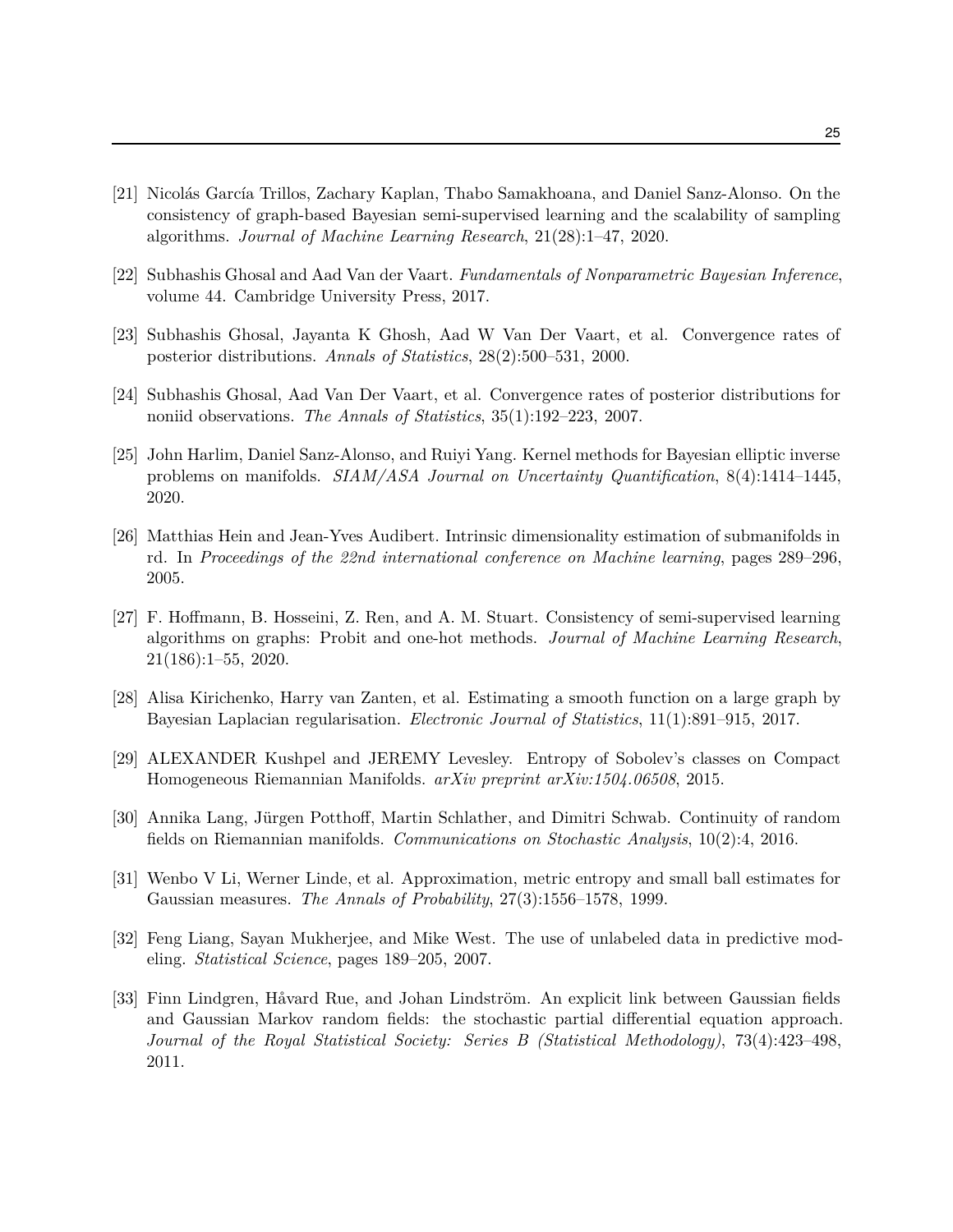- <span id="page-25-9"></span>[34] Boaz Nadler, Nathan Srebro, and Xueyuan Zhou. Semi-supervised learning with the graph Laplacian: The limit of infinite unlabelled data. *Advances in neural information processing systems*, 22:1330–1338, 2009.
- <span id="page-25-2"></span>[35] Partha Niyogi. Manifold regularization and semi-supervised learning: Some theoretical analyses. *Journal of Machine Learning Research*, 14(1):1229–1250, 2013.
- <span id="page-25-0"></span>[36] Yiling Qiao, Chang Shi, Chenjian Wang, Hao Li, Matt Haberland, Xiyang Luo, Andrew M Stuart, and Andrea L Bertozzi. Uncertainty quantification for semi-supervised multi-class classification in image processing and ego-motion analysis of body-worn videos. *Electronic Imaging*, 2019(11):264–1, 2019.
- <span id="page-25-8"></span>[37] Daniel Sanz-Alonso and Ruiyi Yang. The spde approach to mat\'ern fields: Graph representations. *arXiv preprint arXiv:2004.08000*, 2020.
- <span id="page-25-6"></span>[38] Matthias Seeger. Learning with labeled and unlabeled data. Technical report, 2000.
- <span id="page-25-3"></span>[39] Xiaotong Shen, Larry Wasserman, et al. Rates of convergence of posterior distributions. *Annals of Statistics*, 29(3):687–714, 2001.
- <span id="page-25-1"></span>[40] Lei Shi, Rada Mihalcea, and Mingjun Tian. Cross language text classification by model translation and semi-supervised learning. In *Proceedings of the 2010 Conference on Empirical Methods in Natural Language Processing*, pages 1057–1067, 2010.
- <span id="page-25-5"></span>[41] Aarti Singh, Robert Nowak, and Jerry Zhu. Unlabeled data: Now it helps, now it doesn't. *Advances in neural information processing systems*, 21:1513–1520, 2008.
- <span id="page-25-11"></span>[42] John A Toth, Steve Zelditch, et al. Riemannian manifolds with uniformly bounded eigenfunctions. *Duke Mathematical Journal*, 111(1):97–132, 2002.
- <span id="page-25-10"></span>[43] H. Triebel. *Theory of Function Spaces II*. Monographs in Mathematics. Springer Basel, 1992. ISBN 9783764326395. URL <https://books.google.com/books?id=-0vvAAAAMAAJ>.
- <span id="page-25-12"></span>[44] Aad W van der Vaart, J Harry van Zanten, et al. Rates of contraction of posterior distributions based on Gaussian process priors. *The Annals of Statistics*, 36(3):1435–1463, 2008.
- <span id="page-25-13"></span>[45] Aad W van der Vaart, J Harry van Zanten, et al. Reproducing kernel Hilbert spaces of Gaussian priors. In *Pushing the limits of contemporary statistics: contributions in honor of Jayanta K. Ghosh*, pages 200–222. Institute of Mathematical Statistics, 2008.
- <span id="page-25-7"></span>[46] U. Von Luxburg. A tutorial on spectral clustering. *Statistics and computing*, 17(4):395–416, 2007.
- <span id="page-25-4"></span>[47] Larry Wasserman and John D Lafferty. Statistical analysis of semi-supervised regression. In *Advances in Neural Information Processing Systems*, pages 801–808, 2008.